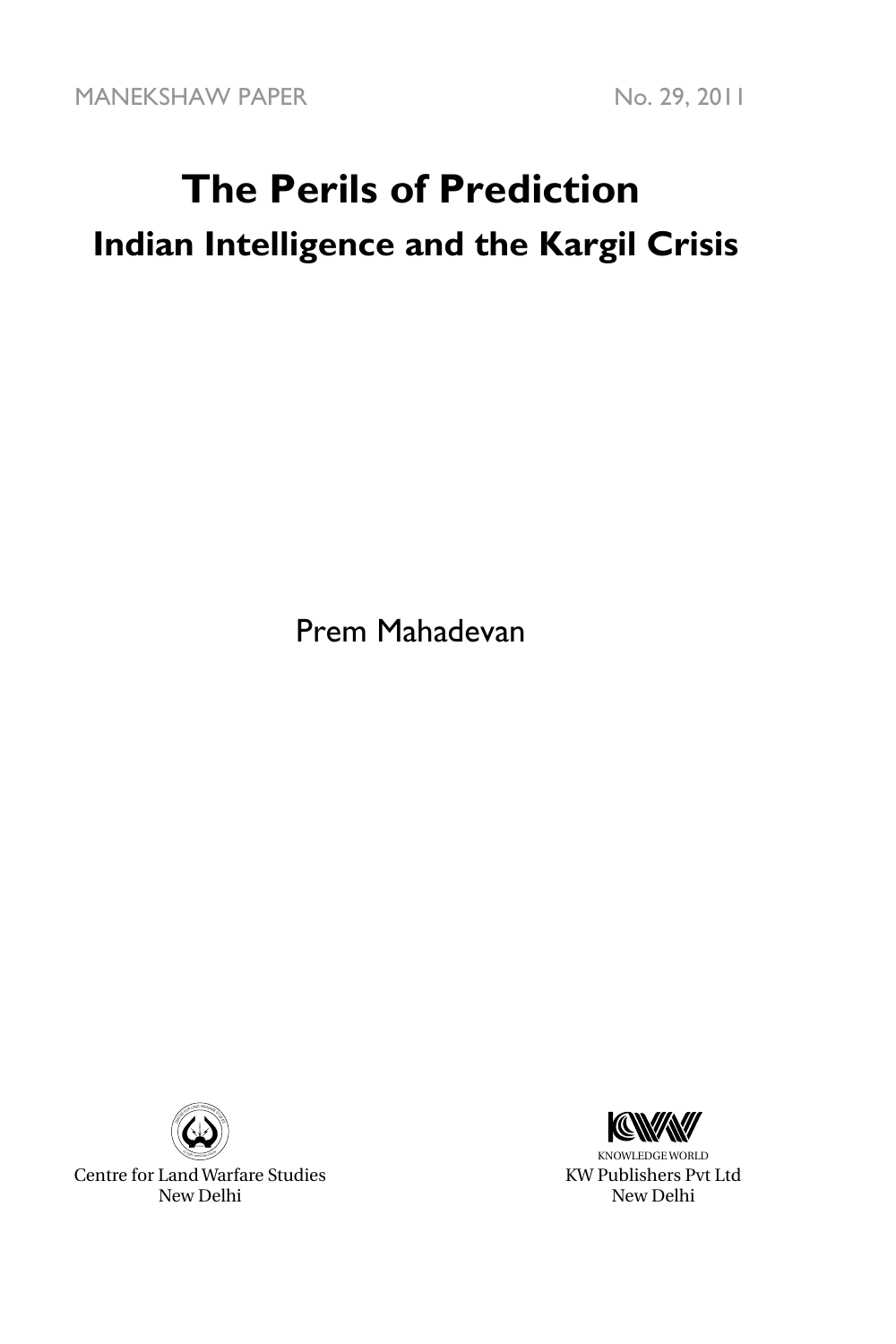### **Editorial Team**

Copy Editor : Ms Rehana Mishra

: Brig Gurmeet Kanwal (Retd) Managing Editor : Maj Gen Dhruv C Katoch (Retd) Deputy Editor : Mr Samarjit Ghosh



**Centre for Land Warfare Studies**  RPSO Complex, Parade Road, Delhi Cantt, New Delhi 110010 Phone: +91.11.25691308 Fax: +91.11.25692347 email: landwarfare@gmail.com website: www.claws.in

The Centre for Land Warfare Studies (CLAWS), New Delhi, is an autonomous think tank dealing with national security and conceptual aspects of land warfare, including conventional and sub-conventional conflicts and terrorism. CLAWS conducts research that is futuristic in outlook and policy-oriented in approach.

© 2011, Centre for Land Warfare Studies (CLAWS), New Delhi

All rights reserved. No part of this publication may be reproduced, stored in a retrieval system, or transmitted in any form or by any means, electronic, mechanical, photocopying, recording or otherwise, without the prior written permission of the copyright owner.

The views expressed in this paper are those of the author and do not represent the views of the Centre for Land Warfare Studies.



Published in India by

Kalpana Shukla KW Publishers Pvt Ltd 4676/21, First Floor, Ansari Road, Daryaganj, New Delhi 110002 Phone: +91.11.23263498 / 43528107 email: mail@kwpub.in / knowledgeworld@vsnl.net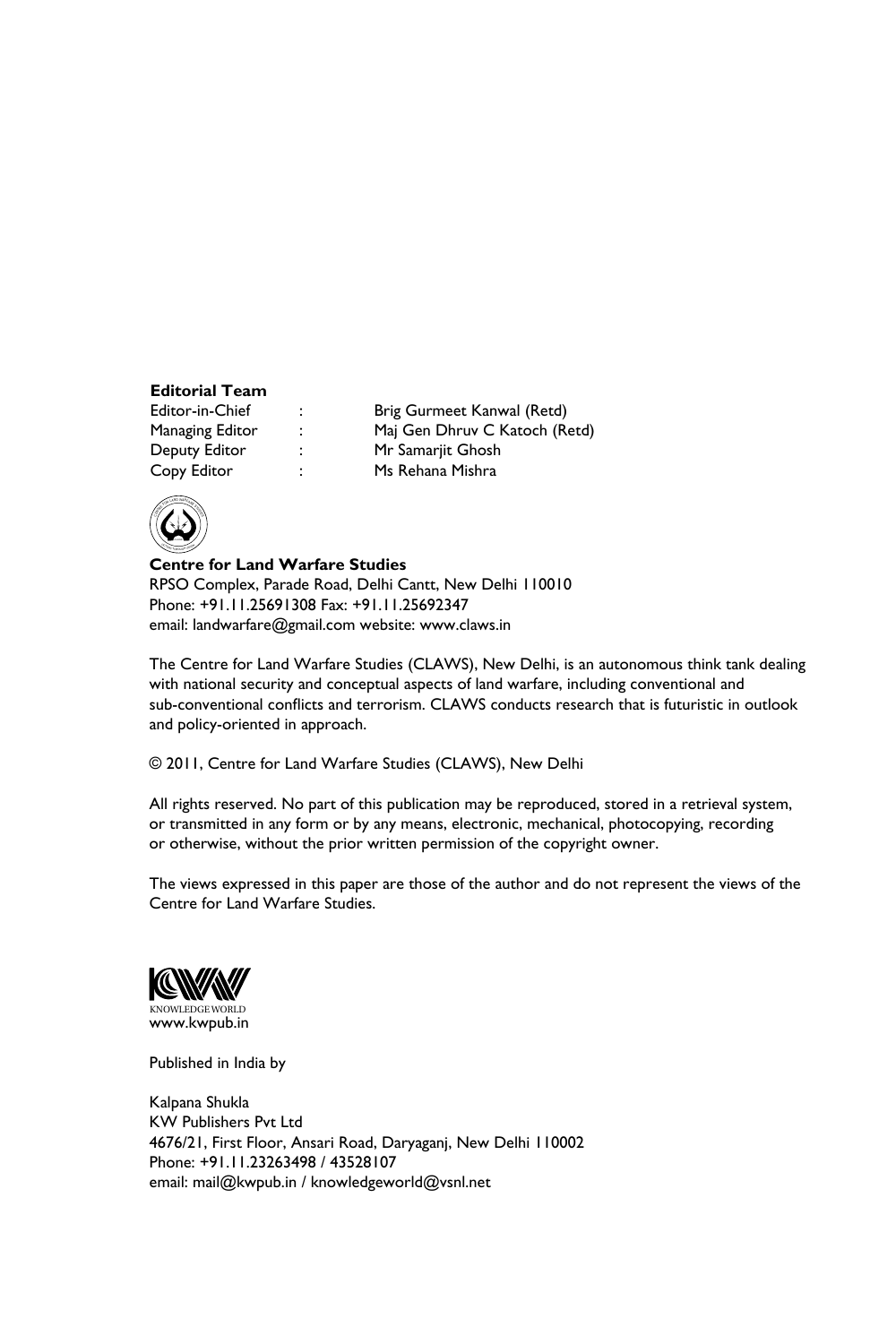### **Contents**

| $\mathbf{L}$ | Backgrounder                                      | $\overline{2}$ |
|--------------|---------------------------------------------------|----------------|
| 2.           | Intelligence Failures and Intelligence Gaps       | 5.             |
| 3.           | Intelligence Estimates Prior to the Crisis        | 9              |
| 4.           | Threat Assessments and the 'Afghan Model'         | 12             |
| 5.           | An Incorrect Prediction, but a Correct Assessment | 15             |
| 6.           | The Challenge of Estimating 'Rationality'         | 18             |
|              | 7. A Decade Later, Little has Changed             | 20             |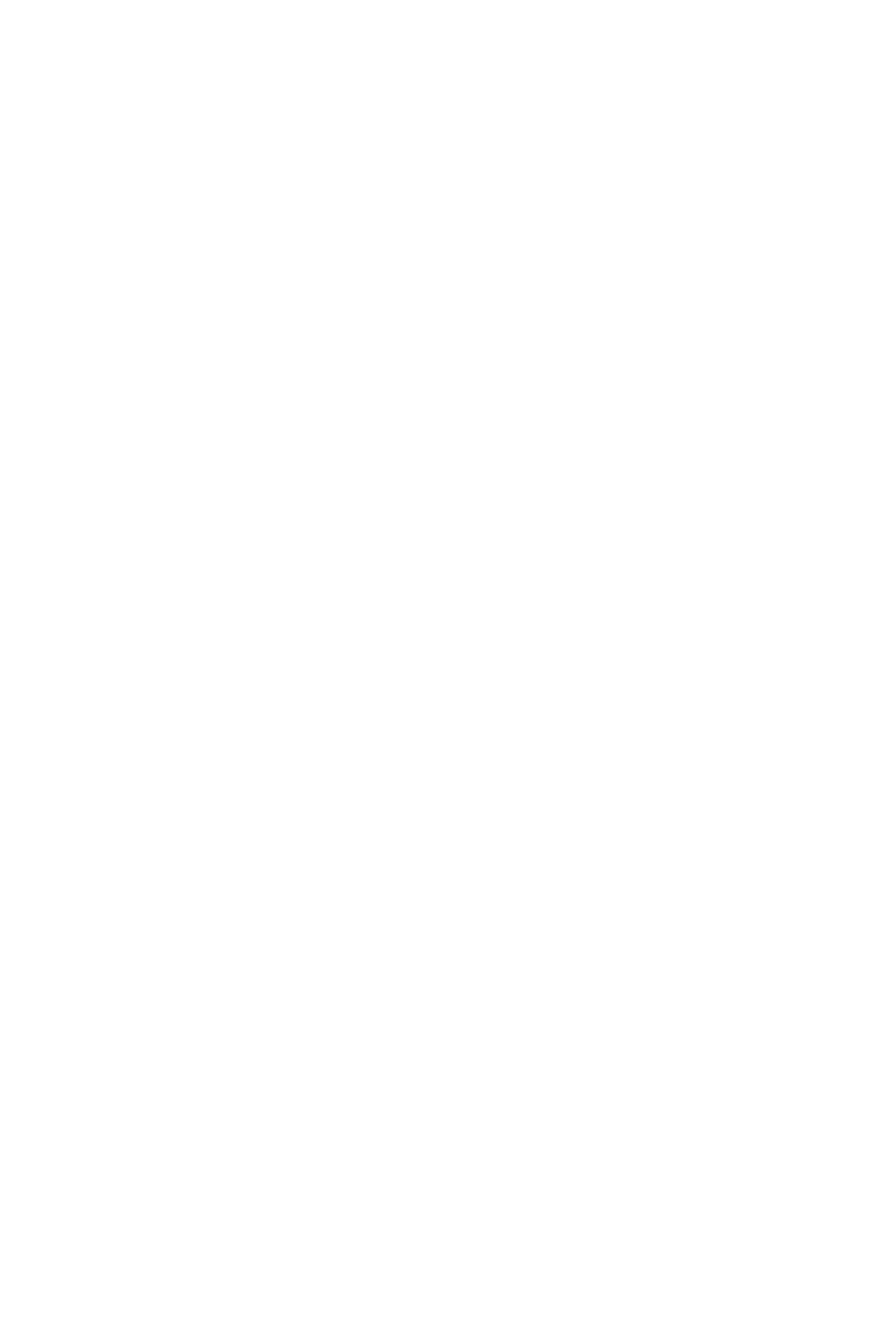## **The Perils of Prediction Indian Intelligence and the Kargil Crisis**

*It is better to be vaguely right than exactly wrong.*

— Carveth Read<sup>1</sup>

During the summer of 1999, India and Pakistan fought a 10-week limited war in Kargil, a remote area of Kashmir. Fighting broke out in May, when Indian troops discovered that a number of armed men had crossed the Line of Control (LoC) and entrenched themselves on the Indian side. Over the following weeks, the Indian Army learned that these gunmen were not Islamist guerillas, as it had first assumed, but Pakistani soldiers in mufti. A security crisis erupted, with allegations of 'failure' being thrown at the Indian intelligence agencies.

Initially, critics of the intelligence community believed that it had failed to predict the Pakistani offensive.<sup>2</sup> They assumed that forewarning would have prompted New Delhi to discontinue its then-ongoing rapprochement with Islamabad. However, an official commission of enquiry (set up after the crisis) cast doubt on this view. The enquiry established that the intelligence community had been sceptical about the rapprochement policy and had conveyed as much to the political leadership. The surprise at Kargil did not stem from what happened, but rather, an incorrect forecast of *how* it would happen.

Intelligence analysts had predicted a surge in cross-border infiltration by Pakistani and Afghan 'mercenaries' (a term which has since been replaced with '*jihadists*'). Their assessment implied that, despite the peace talks, bilateral tensions would escalate. It did not anticipate that the Pakistani military itself would attack across the LoC. Such a move was judged to be 'irrational' and was discounted as a possibility by both intelligence analysts and Indian military commanders. Instead, threats from Pakistan were conceptualised in familiar terms, and perceived to unfold in linear progression.3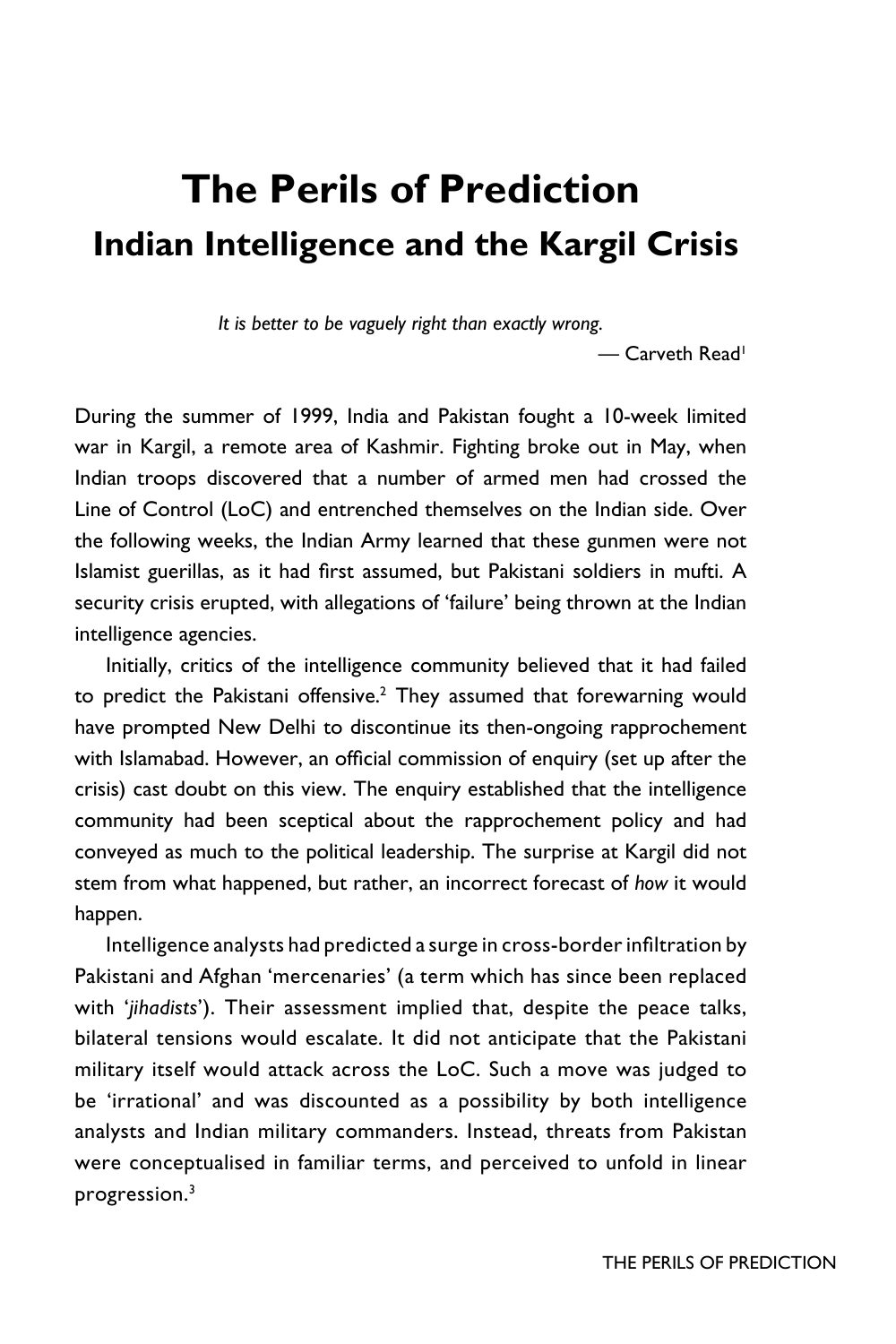Following the publication of the official enquiry's findings, criticism of the intelligence agencies was recast from strategic to tactical levels. The agencies were now blamed for not correctly identifying the Kargil intruders as being Pakistani soldiers.<sup>4</sup> Their warnings of mercenary infiltration supposedly led the Indian Army to underestimate the seriousness of the intrusion. Yet, this critique did not explain why intelligence analysts should have predicted the same scenario which had previously appeared irrational to their consumers in the military. Instead, all that it did was use hindsight as a basis for evaluating foresight.

This paper challenges the still-dominant view that the Kargil crisis represented an "intelligence failure".<sup>5</sup> It suggests that the Indian intelligence agencies accurately assessed Pakistani intentions prior to the Kargil crisis. Where they went wrong was in predicting the specific form in which these would be enacted. For their part, Indian military officials created an analytical paradigm (or 'model') that reinforced this incorrect prediction. The model assumed that Pakistani risk assessments would be based on an objective reading of politico-military factors. It did not consider the possibility of Pakistani miscalculation. In this regard, the Kargil crisis was similar to other cases of warning failure, such as the 1941 Japanese attack on Pearl Harbour and the 1962 Cuban missile crisis.

The paper is divided into seven sections. Section I provides a backgrounder on the location and topography of Kargil. It also describes the political context within which the 1999 crisis took place. Section II describes the Indian intelligence system, and elaborates on the criticism that was directed at it in the aftermath of the Kargil crisis. Section III lists the intelligence warnings produced prior to the crisis, with a view to dissecting their internal logic. Section IV demonstrates how this logic matched that of military commanders, and explores its origins. Section V examines where intelligence predictions went wrong and the consequences these mistakes had. Section VI draws parallels between the Kargil crisis and other instances of warning failure, where the concepts that underlay intelligence analysis were later vindicated by the events. Finally, section VII examines whether the factors that led to surprise at Kargil are still applicable and how the intelligence agencies could remedy these.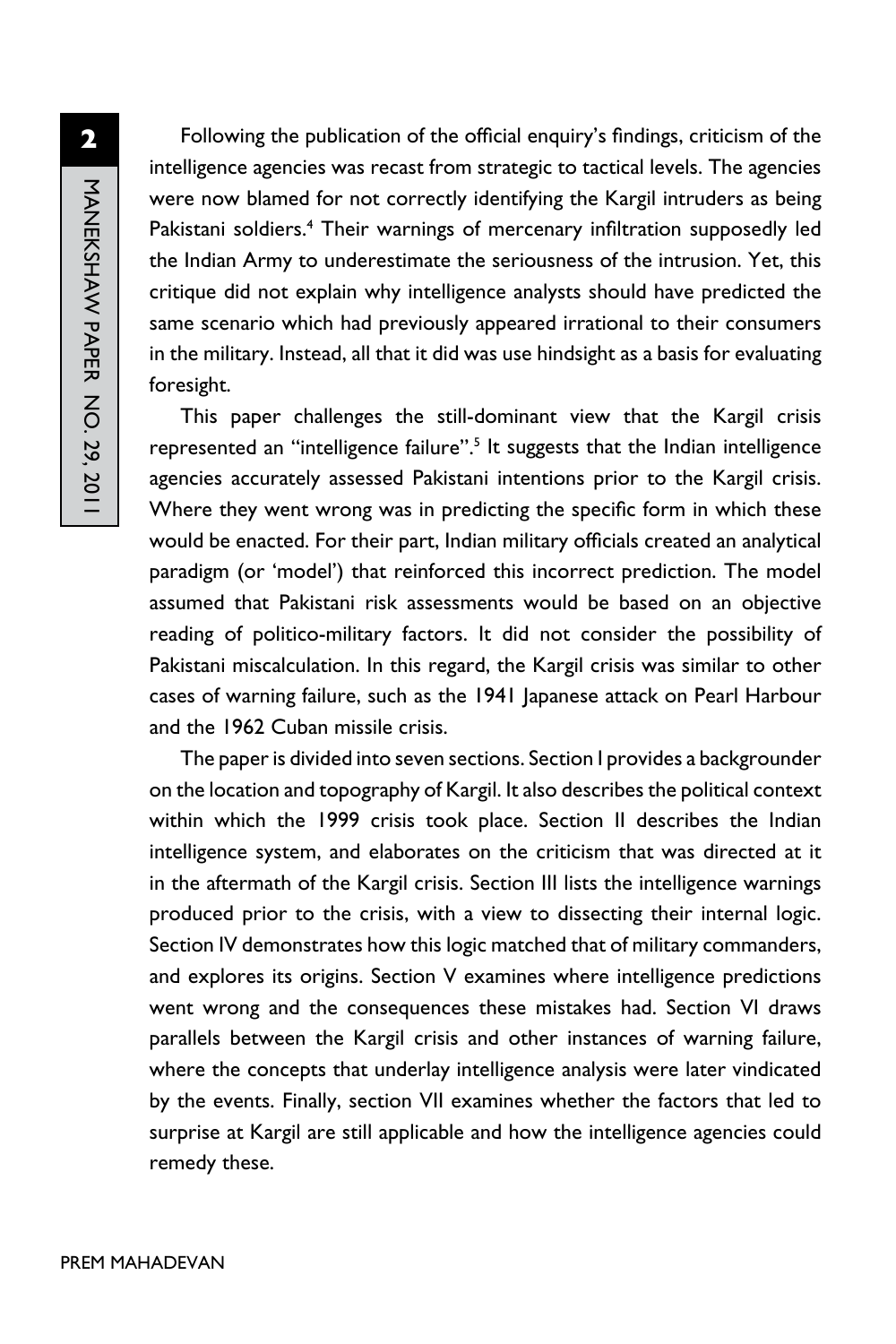#### **Backgrounder**

Kargil is an administrative district in the Indian portion of Kashmir, adjacent to the LoC with Pakistan. It is dominated by steep, barren mountains, whose heights vary between eight and eighteen thousand feet.<sup>6</sup> Indian and Pakistani border posts are situated along the outer ridgeline of these mountains. The posts are poorly served by logistics and are subject to the vagaries of extreme weather during winter. Snowfall and the attendant risk of avalanches make forward patrolling along the LoC risky for both sides. Until 1999, there was an unofficial policy of mutual withdrawal during winter months, when the most isolated outposts would be vacated. They would be reoccupied once the summer thaw set in.

Over 70 percent of the Kargil population is Shia Muslim. This makes the district unique in Indian-administered Kashmir: it is the only Muslim-majority area which has not been affected by separatist violence. Since Kashmiri rebels and their Pakistani patrons are overwhelmingly Sunni, the Shias of Kargil have remained apathetic to them. (Such aloofness stems from sectarian tension, which has been worsening in Pakistan since the 1980s.) The district is sparsely populated, with 81,000 inhabitants spread over approximately 14,000 sq km. It has very little vegetation and no forest cover. Unlike the nearby Kashmir Valley, therefore, Kargil is demographically and topographically unsuited for guerrilla warfare.

Responsibility for local defence rests with the Indian Army's 121 Infantry Brigade, which is headquartered in the district's largest town (also called Kargil). The brigade reports to the 3 Infantry Division, which is based in a larger adjoining area known as Leh. Connecting Leh and Kargil is a road called National Highway 1A. This road is a logistical lifeline for troops deployed in the mountaintops, and is one of only two supply routes that goes on to connect Leh with the rest of India. It runs roughly parallel to the LoC at distances of between six and twelve miles and is, therefore, vulnerable to Pakistani artillery fire.<sup>7</sup>

Since the highway at Kargil is snowed in between September and June every year, uninterrupted use of it is vital to stockpiling of military rations and munitions during summer. The other supply route to Leh, though outside the range of hostile artillery, is longer and is also closed during winter. Accurate and well-timed bombardment of the Kargil-Leh road would paralyse Indian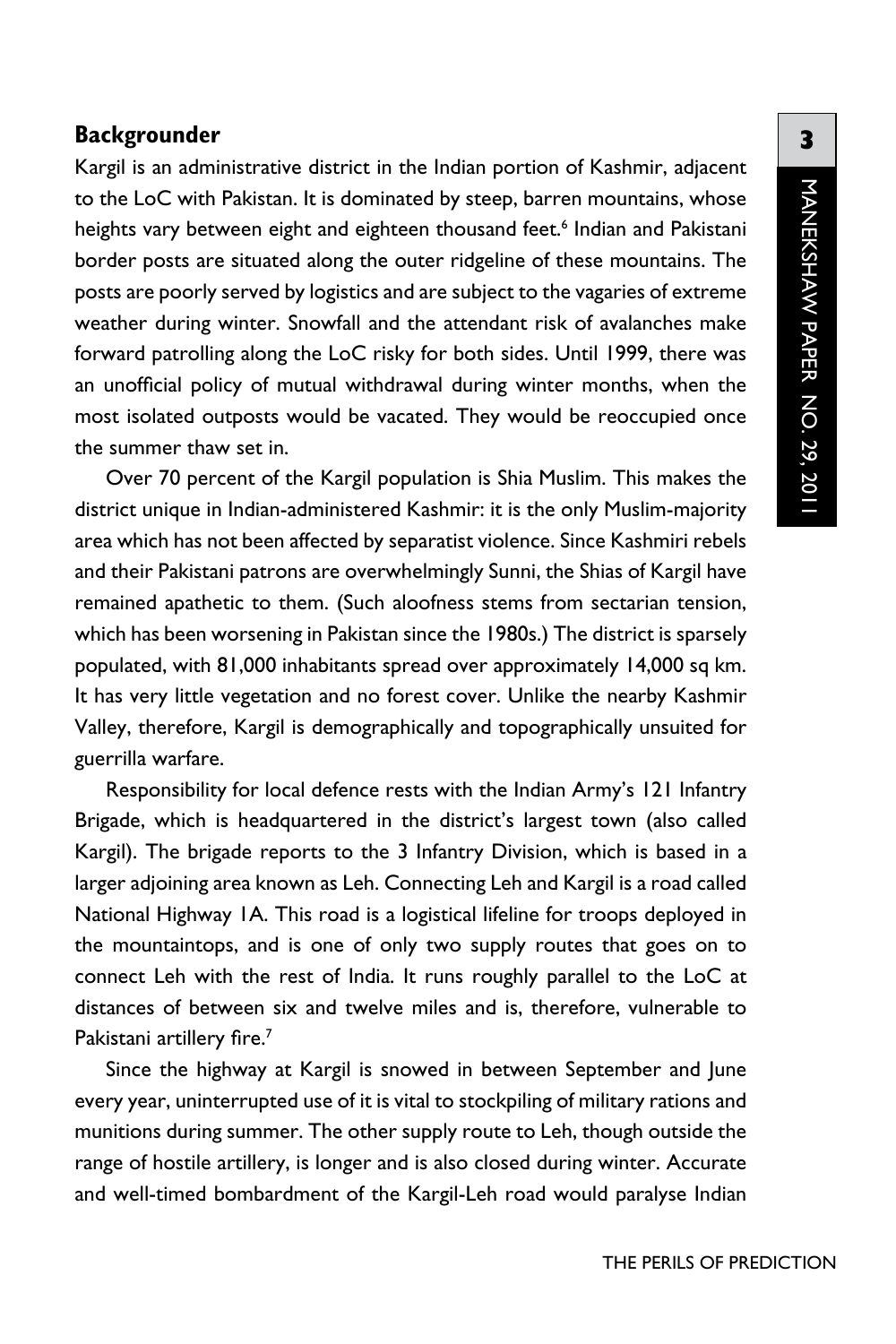**4** MANEKSHAW PAPER NO. 29, 2011 manekshaw Paper No. 29, 2011

convoy movements during the stockpiling season and, thus, degrade warfighting capacity at the local level.

The proximate origins of the Kargil crisis can be traced to the nuclearisation of South Asia in May 1998. India began the process by conducting five nuclear tests; Pakistan swiftly reciprocated. Both countries were subjected to international sanctions. Both, however, grew more self-confident, convinced that their nuclear arsenals would henceforth protect them from external threats. On the Pakistani side, key thinkers came to believe that with foreign governments concerned about the possibility of nuclear war, Islamabad could ratchet up support to the Kashmiri separatist movement. Any risk of Indian military retaliation stood nullified by the likelihood of third-party intervention, should war seem imminent.<sup>8</sup>

In mid-November 1998, four Pakistani Generals, among them the new Army Chief Pervez Musharraf, drew up plans for an incursion into Indianadministered Kashmir, codenamed Operation Badr. The primary objective of the operation was to interdict vehicular movement along the Kargil-Leh road. A secondary aim was to relieve pressure on the Kashmiri separatist rebellion, which had recently suffered significant reversals vis-à-vis the Indian state. In order to sustain operations, many insurgent groups had already been compelled to recruit foreign-born mercenaries on two-year contracts. According to an Indian estimate, by 1998, these mercenaries (most from Pakistan and Afghanistan) accounted for 70 percent of all insurgent movement across the LoC.<sup>9</sup>

Reconnaissance for Operation Badr began in November 1998. Pakistani troops probed Indian defences along the LoC, looking for gaps through which large groups of men could infiltrate.<sup>10</sup> Due to the extremely rugged terrain at Kargil, they found several such gaps. Unmanned aerial vehicles were used to verify the laxity of Indian border security. Actual movement of troops into Indian territory, however, did not begin until at least late February 1999. While it was underway, a significant shift was occurring in Indo-Pakistani relations.

Under pressure from the international community, New Delhi and Islamabad initiated a 'peace process' in early 1999. Secret talks culminated in a much-publicised prime ministerial summit, held on 20 February at Lahore in Pakistan. A tentative roadmap towards resolving bilateral disputes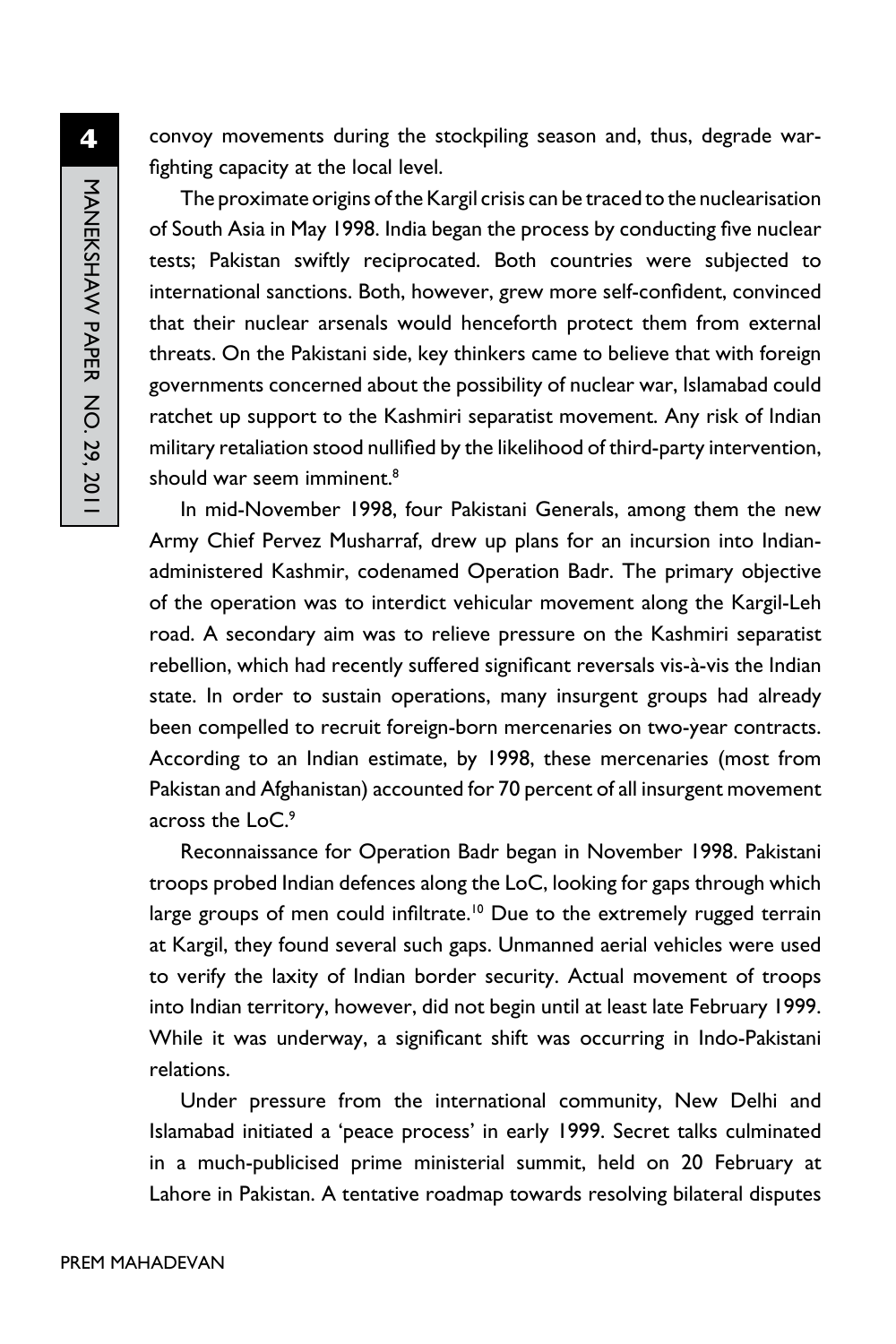was developed, and both governments received accolades for attempting to normalise relations. Despite lack of substantive progress, an illusion of cordiality had been introduced into Indo-Pakistani relations. It was only shattered when the Indian forces discovered the intrusion at Kargil, in early May 1999.

By that time, approximately 1,700 Pakistani soldiers had crossed the LoC and occupied seven prominent hilltops overlooking the Kargil-Leh highway.<sup>11</sup> They were supported by four times as many logistical troops, who ferried supplies from base camps in Pakistan Occupied Kashmir (PoK). The intruders wore civilian clothing, but carried their full complement of military hardware, including assault rifles, machineguns, landmines, mortars and man-portable surface-to-air missiles. They were scattered along 130 defensive positions, located at depths of between three and eight kilometres into Indian territory. Each position was manned by 10 to 20 soldiers.<sup>12</sup> There were also 130 artillery pieces deployed on the Pakistani side of the LoC, ready to provide the intruding forces with covering fire once Indian troops began their anticipated counter-attack.<sup>13</sup>

The Kargil intrusion was a historical discontinuity event in two ways. First, never before had Pakistan launched a military offensive against India without a prior build-up of diplomatic tensions.<sup>14</sup> That it would carry out an offensive even as peace talks were underway appeared unthinkable. Second, never in the ten-year history of the Kashmir insurgency had Pakistani troops crossed the LoC with the intention of occupying territory on the Indian side.<sup>15</sup> Either they skirmished with Indian troops on the LoC itself, or crossed over in mufti to operate as guerrilla fighters in rear areas. Predicting the Kargil intrusion would have required explaining why these two trends in Pakistani strategic behaviour were about to be broken.

Having outlined the geographic and historical setting of the Kargil crisis, this paper shall now describe the charges that were subsequently levelled against the Indian intelligence agencies.

#### **Intelligence Failures and Intelligence Gaps**

Discourse on Indian intelligence has long tended to be consumer-driven, which means that it is shaped by the institutional biases of executive agencies such as the police and military. Such biases often fail to differentiate between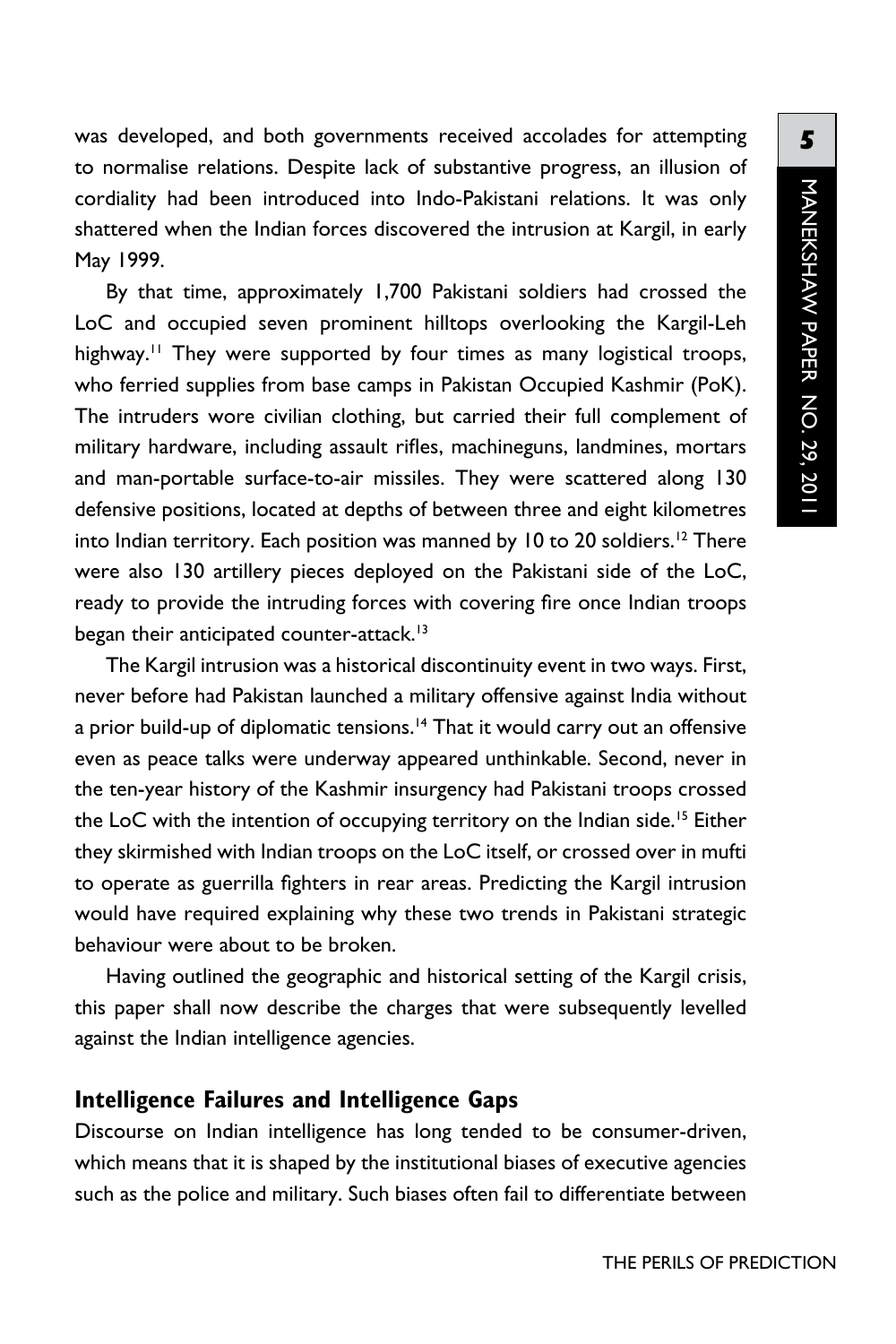strategic and tactical intelligence, presuming instead that all activities loosely labelled 'intelligence' fall under the purview of full-time spy bureaucracies.<sup>16</sup> Meanwhile, lack of communication from the professional intelligence community, in the form of declassified reports, perpetuates this conceptual misunderstanding.

What results is conflation of 'intelligence failures' with 'intelligence gaps'. Public and political debates assume that lack of any information, no matter how specific, amounts to an intelligence failure.<sup>17</sup> They ignore narrower academic definitions, which are more rigorous and can be tested against historical evidence. One example is the definition coined by Abram Shulsky and Gary Schmitt,

An intelligence failure is essentially a misunderstanding of the situation that leads a government (or its military forces) to take actions that are inappropriate and counter-productive to its own interests. Whether it is subjectively surprised by what happens is less important than the fact that the government or the military is doing or continues to do the wrong thing.<sup>18</sup>

This definition suggests that mere occurrence of an unforeseen event does not automatically qualify as an intelligence failure. Provided decision-makers have been accurately warned about the dangers of the strategic environment within which they have to operate, even a short-term or tactical surprise can do little damage to national security. This is because such surprises are the inevitable result of gaps in intelligence coverage – a hazard faced by intelligence agencies the world over. Even within the most professional and well-resourced intelligence agencies, trade-offs have to be made whenever intelligence resources are allocated to monitor threats. Coverage tends to be optimised to focus on the most likely, as well as the most severe, threats. In the process, a threat scenario that is neither very likely nor very harmful to national security is bound to get lower priority.

Following Kargil, the debate on intelligence performance swiftly took on an accusatory and counter-accusatory character. There were four main agencies relevant to this debate. Foremost was the Research and Analysis Wing (R&AW – India's foreign intelligence agency). It was primarily focussed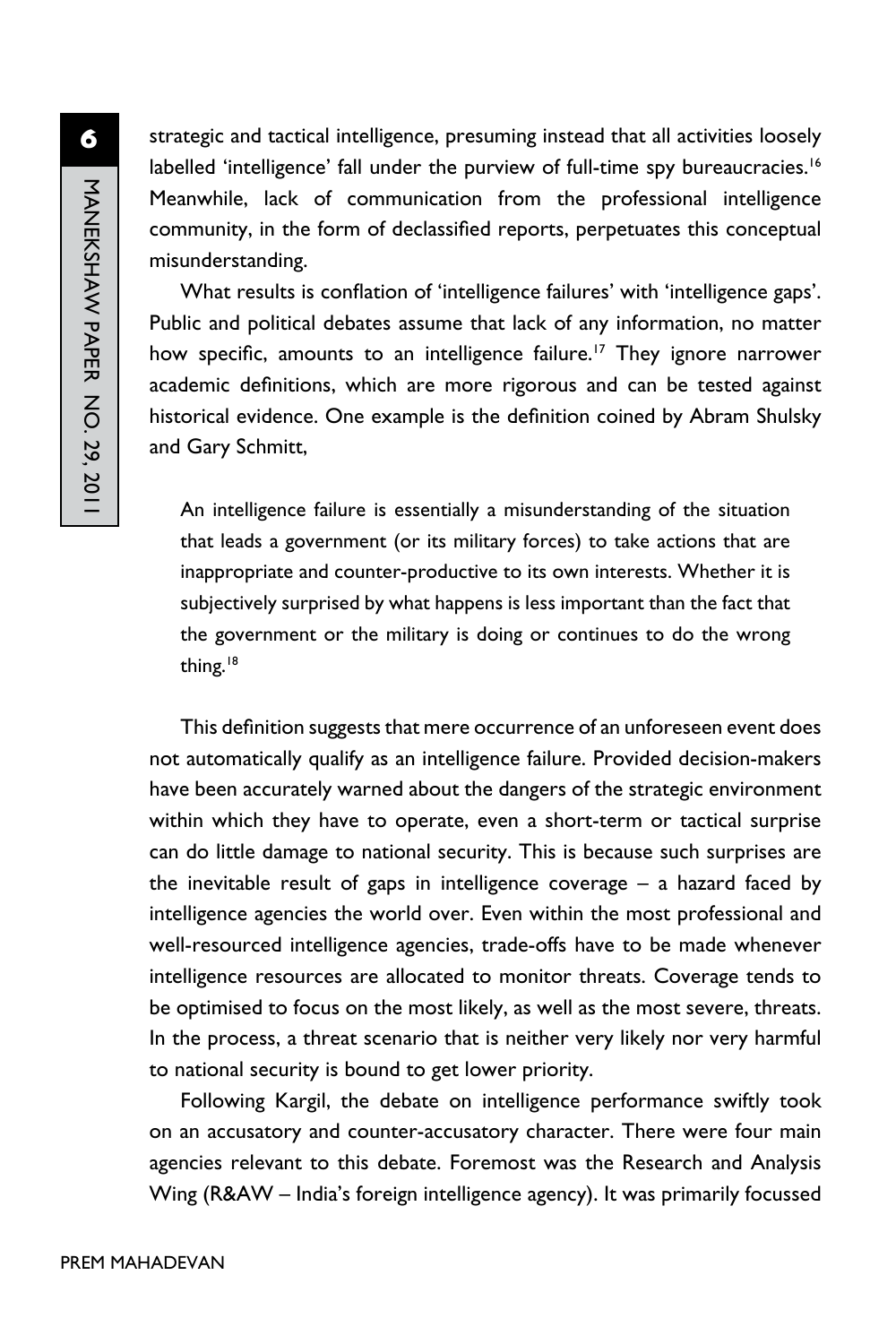on monitoring Pakistan and China. Most of its personnel were police officials, with a handful recruited from other government departments. Military representation existed mainly in the form of an analysis cell headed by a two-star General. Roughly 25 percent of the agency's output dealt with military intelligence, the remainder being dedicated to political and economic intelligence.<sup>19</sup>

Next in line was the Intelligence Bureau (IB) – described by some as the oldest intelligence agency in the world. Set up in 1887 to track dissident activity, it evolved into a highly efficient counter-intelligence machine. This agency had the lead role in combating terrorist and insurgent threats to India, irrespective of whether these threats were indigenous or foreign-sponsored. Although theoretically barred from operating overseas, IB operatives posted along India's western borders routinely collected intelligence on Pakistan, owing to Pakistani involvement with several Indian rebel groups.<sup>20</sup>

Third, there was the Joint Intelligence Committee (JIC), an apex body set up to prepare intelligence estimates. It was attended by representatives of all leading intelligence agencies, including the intelligence directorates of the Indian armed forces. Despite its high position in protocol terms, the  $\parallel$ IC had been undermined by turf wars.<sup>21</sup> The committee merged with the Secretariat of the National Security Council Secretariat (NSCS) in 1998, only to be reconstituted in 2006 as a separate entity. For the sake of simplicity, this paper will treat the 1999 NSCS as synonymous with the JIC.

Lastly, there was Army intelligence. This term collectively encompassed all Indian Army personnel engaged in intelligence work. It included battalion-level intelligence staff, through to the Directorate-General of Military Intelligence (DGMI), which was headquartered in New Delhi. 'Army intelligence' was less an organisation than a system, whereby information flows were streamlined to ensure that time-sensitive data reached local commanders, who needed it most.<sup>22</sup> Unlike the JIC, IB and R&AW, it did not have a discernible hierarchy, but its exclusively military nature marked it out as distinct in the intelligence process.

Between them, R&AW, IB and Army intelligence produced 43 reports during the period June 1998-May 1999, which were later found to have a bearing on Pakistani intentions at Kargil. Another two reports were generated by Indian border guards stationed in the area. Thus, a total of 45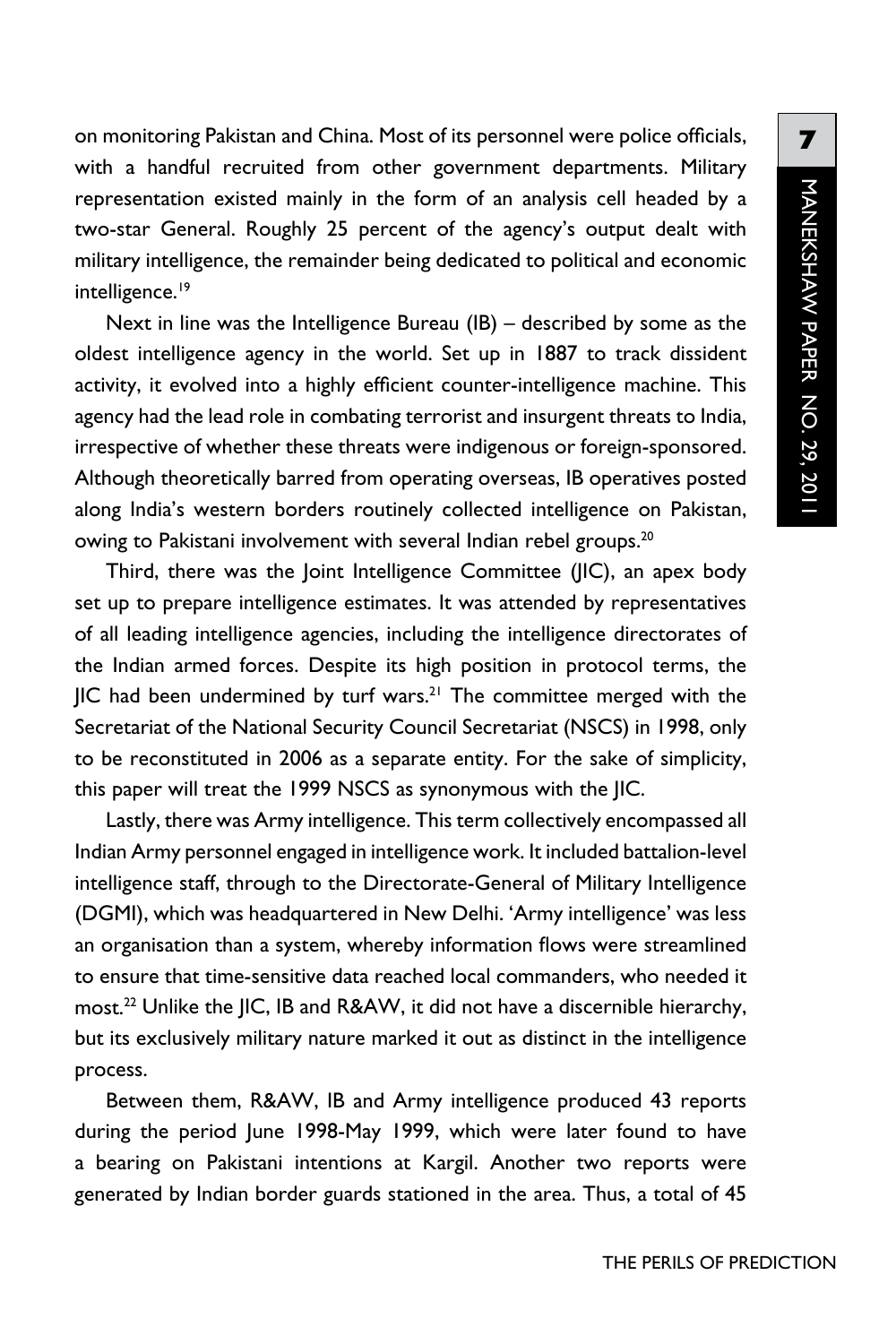indications (or 'signals') of Operation Badr existed in the Indian intelligence system by May 1999. Of these, 11 reached the JIC. They were hidden among 8,400 other reports ('noise') sent to the committee, which were completely  $i$ rrelevant to the looming crisis.<sup>23</sup> An analysis of the origins and destinations of the 45 relevant reports is revealing:

- Army intelligence produced 22 reports, none of which were shared with any civilian agencies, including the JIC. Data exchanges were confined to local commanders at the brigade and division level, and only three reports were even passed up the chain of command to DGMI Headquarters in Delhi. Later, the Army justified this practice by arguing that intelligence only needs to flow one-way, in the direction of the end-user.<sup>24</sup>
- R&AW generated 11 reports, of which seven were widely disseminated and four were shared only with the Army. IB produced 10 reports, of which three were distributed widely, five went exclusively to the Army, and two were sent to the Ministry of Defence.
- Only two reports, one each from IB and R&AW, were copied to the Prime Minister. The remainder were disseminated through inter-Service liaison channels. Any information of tactical importance was shared directly with 121 Infantry Brigade.

The official *Kargil Review Committee Report*, published in 2000, makes it clear that Indian intelligence agencies possessed less information than the Army on Pakistani military activities. Whatever information they did have was shared with the Army, at levels deemed appropriate to the nature of the information. The Army, on the other hand, being both a producer and a consumer of intelligence, did not share information with anyone outside its uniformed chain of command.<sup>25</sup> Despite this, many commentators feel that the IB and R&AW bear the bulk of the blame for not sharing information with the JIC.<sup>26</sup>

The *Kargil Review Committee Report* acknowledged that intelligence agencies had predicted heightened Indo-Pakistani tensions in 1999. These tensions were, however, forecast to originate from mercenary infiltration across the LoC, not a localised invasion by Pakistani troops. Building on this point, in 2006, a former Indian Army chief explained that the failure to correctly identify the intruders when they were first detected, slowed the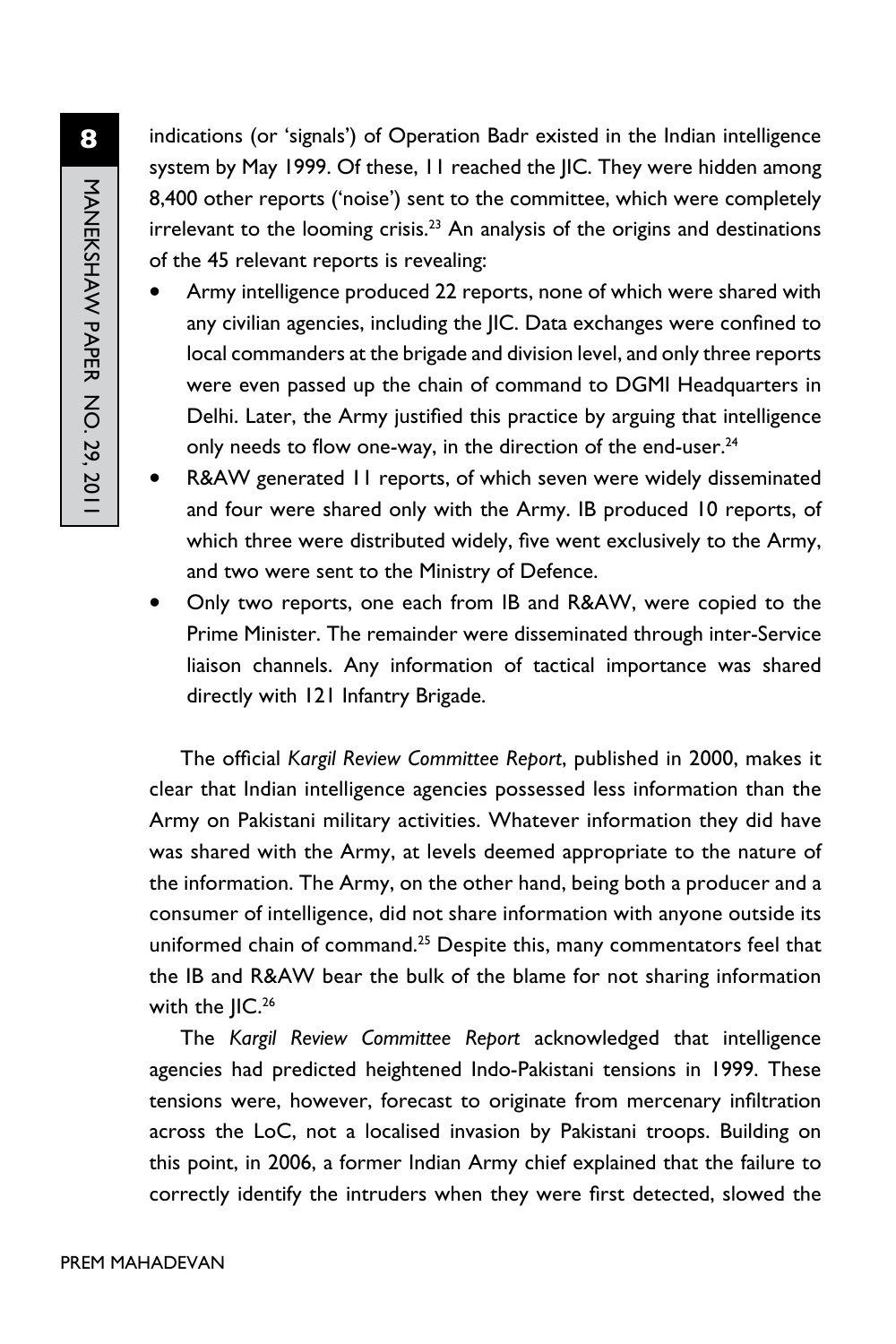Indian military response.27 The Army initially viewed reports of the intrusion without alarm. Only once its casualties began building up did suspicions arise as to the nature of events at Kargil.

Differing implications of the terms *infiltration* and *invasion* lie at the centre of criticism made against intelligence warnings about the Kargil crisis. All commentators agree that the Indian intelligence agencies did not predict a cross-border offensive by regular Pakistani troops, aimed at seizing territory. Where they disagree is on whether the Indian Army can use this to excuse its own laxity in patrolling the LoC, despite warnings of infiltration. Is it reasonable to expect intelligence operatives to deliver a superlative performance when Indian soldiers are themselves complacent about the threat environment?<sup>28</sup> The answer to this question requires examining: just what did the intelligence agencies predict in 1998-99, why did they do so, and what were the consequences of these predictions?

#### **Intelligence Estimates Prior to the Crisis**

Before May 1999, Indian intelligence analysts and military commanders were united in believing that Pakistani decision-makers would have to be irrational to provoke a military confrontation. Their assessments stemmed from two different perspectives: R&AW analysts were focussed on the political and economic situation within Pakistan, while military officials held that attacks across unguarded portions of the LoC, including Kargil, would not be logistically sustainable.<sup>29</sup> Any form of cross-border offensive in such areas, including guerrilla warfare, seemed inconceivable due to the rough terrain.

Assessments of the Pakistani military threat were partly influenced by estimates from R&AW, gauging the likelihood of hostilities. These estimates are routinely produced every six months.<sup>30</sup> The first estimate disseminated after the May 1998 nuclear tests noted that Pakistan was going through an economic crisis, which had worsened following the imposition of international sanctions. Dated 06 October 1998, it observed that lack of funds would adversely affect Pakistani war-fighting capabilities. In its next six-monthly report, circulated on 31 March 1999, R&AW concluded that financial constraints would make Pakistani initiation of a war irrational. It predicted that, to escape pressure from hawks within his government, the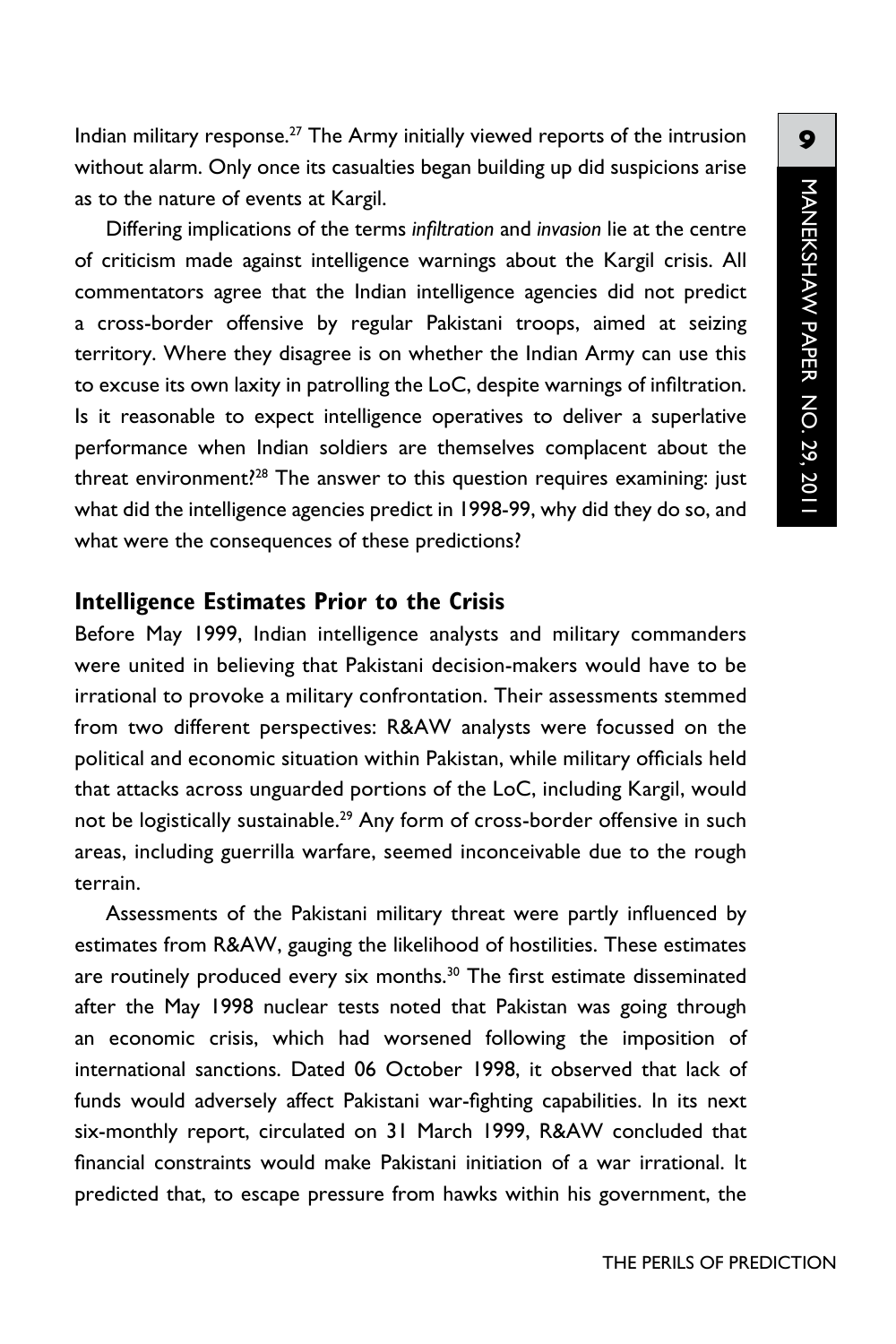Pakistani Prime Minister would escalate support for cross-border infiltration by mercenaries.<sup>31</sup>

The economic factor is central to understanding why intelligence analysts were convinced of the improbability of a military attack. Unlike its much larger Indian counterpart, the Pakistani economy was heavily dependent on foreign aid. Its national debt in 1998-99 was Rs. 2,880 billion, as against a Gross National Product (GNP) of Rs. 2,760 billion.<sup>32</sup> The government had been forced to borrow Rs. 600 million per day (about \$10 million), just to meet expenses.<sup>33</sup> The dollar value of the Pakistani currency had plummeted, leading to a balance of payments crisis. Since most of the equipment used by the Pakistani armed forces was imported, shortage of cash had affected maintenance programmes. This formed part of a trend that pre-dated the nuclear tests; in 1997, the Pakistan Air Force Chief had admitted that his Service lacked the capacity to undertake offensive action in a future war. $34$  His forecast was vindicated during the Kargil crisis, when the Air Force refused to provide close air support to Pakistani troops fighting on the Indian side of the LoC.<sup>35</sup>

Seen from this perspective, the R&AW was not wrong when it highlighted the inability of Pakistan to undertake large-scale offensive action. The problem was, Operation Badr was not a large-scale offensive.<sup>36</sup> It was confined to a narrow front, and carried out through the use of troops already deployed intheatre. The guiding logic behind it was an erroneous belief that India had only two retaliatory options, both of which favoured Pakistan. Either the Indian forces would overreact by invading Pakistan, thus, prompting international intervention, or they would mount a desultory counter-attack, which would be easily thwarted.<sup>37</sup>

The plan and its underlying presumptions were not subjected to critical scrutiny, for fear of compromising secrecy.<sup>38</sup> Instead, it was blithely assumed that international pressure would limit the quantum of firepower that India could deploy. Furthermore, occupation of higher ground was expected to convey a tactical advantage to the Pakistani troops in daylight skirmishes. No one seems to have recognised that at night, the advantage would shift to the Indian troops, who could stealthily advance through low-lying terrain hidden in shadow.<sup>39</sup> Certainly, no one envisaged that India might launch a local counter-attack backed by aircraft and heavy artillery, while retaining the option of escalating hostilities further.<sup>40</sup>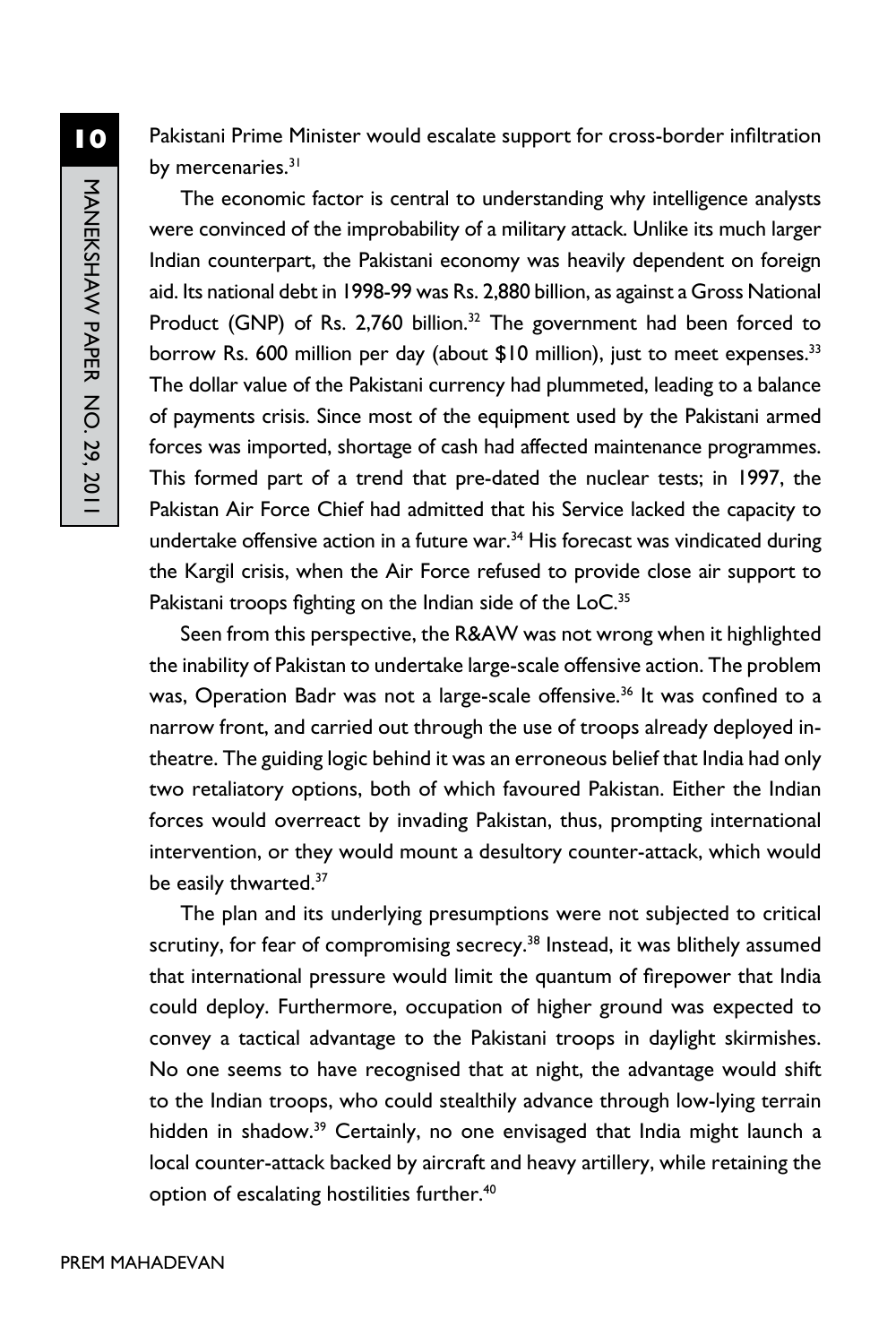Foreknowledge of the Kargil intrusion would have required that Indian intelligence analysts not only know Pakistani plans, but also the logic behind them.41 Owing to the lack of an elaborate multi-disciplinary collection system in the region, such details were not available. R&AW had maintained a skeletal presence in Kargil since the 1970s, as a consequence of budget cuts. Most data on Pakistani military activities came from technical surveillance, which was sporadic and patchy at best.42 This information only told analysts *what* the Pakistanis were doing, not *why* they were doing it. Even so, both R&AW and IB picked up some indications of escalating hostile activity, which prove that they were aware of the changed threat environment following the 1998 nuclear tests.

On 02 June 1998, the IB dispatched a note to the Prime Minister, containing details about Pakistani logistics-building efforts along the LoC, in the area opposite Kargil. It predicted that, having acquired a nuclear umbrella, Pakistan was likely to push mercenaries into Kargil. The note was personally signed by the then-IB chief – in protocol terms, a sign that its contents were extraordinarily sensitive and warranted follow-up action.<sup>43</sup> The only other high-level warning was an R&AW note prepared on 26 February 1999, as the Prime Minister returned from the Indo-Pakistani peace summit at Lahore. It stated that elements within the Pakistan Army leadership were opposed to rapprochement.<sup>44</sup> Such an assessment would have dispelled any illusions that bilateral tensions were likely to subside in the coming months. Seen with the benefit of hindsight, both warnings, while of a general nature, accurately conveyed the instability of the emerging politico-strategic situation.

Over the winter of 1998-99, R&AW and IB predicted an escalation of mercenary infiltration into Indian-administered Kashmir, with a thrust in the direction of Kargil. In its October 1998 threat assessment, R&AW had even warned that the Pakistan Army might launch "a limited swift offensive with possible support of alliance partners" – a reference to mercenaries. Seen against its otherwise sanguine estimate of the risk of war, this statement appeared incongruous and immediately prompted verbal queries from the Indian Army. The next six-monthly threat assessment omitted any reference to a "limited offensive" and depicted the Pakistani threat as consisting only of mercenaries.<sup>45</sup> By eliminating the ambiguity inherent in its earlier estimate,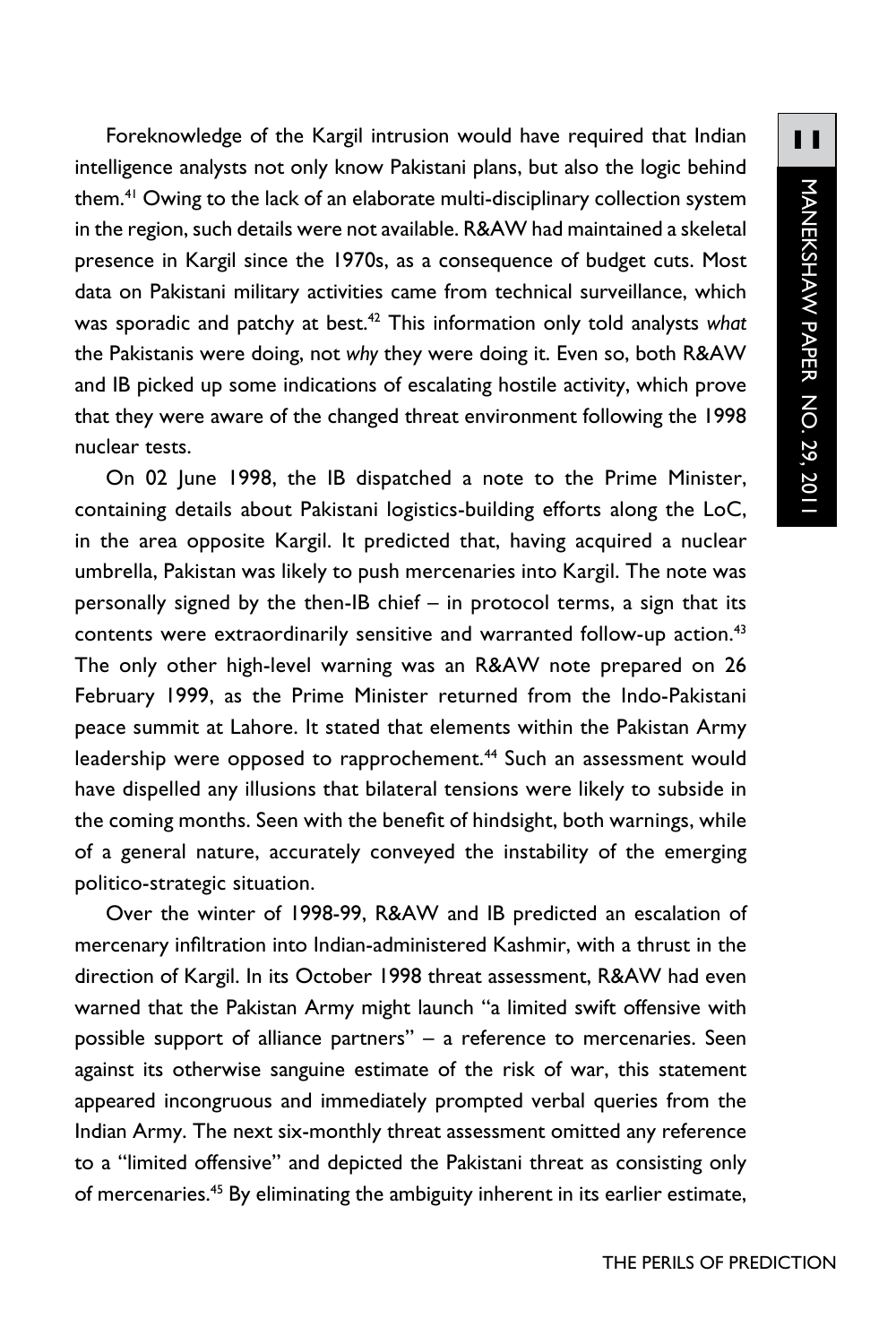R&AW projected a binary perception of the Pakistani threat, which was a mistake on its part.

Credible claims have since been made that R&AW was informally pressured to retreat from the alarming projection it had made in October 1998. According to this theory, the agency's warning of a limited offensive did not sit well with prevailing political narratives. Such narratives stated that the nuclearisation of the subcontinent had made India safer, because it would henceforth deter Pakistani aggression.<sup>46</sup> A contrary assessment, arguing that the overt threat of nuclear war had weakened India's conventional military deterrent, would not have been welcome either in the military or political establishments. By omitting to include a limited war scenario in its March 1999 assessment, R&AW might have capitulated to the willful blindness of its consumers.

Thus far, this paper has described the criticisms that were made against the Indian intelligence agencies in the aftermath of the Kargil crisis. It has argued that R&AW was focussed on assessing threats at the grand-strategic level, and did not devote equal attention to lower-order threats which Pakistan had the economic and military means to pose. The next section shall describe how intelligence forecasts about mercenary infiltration matched threat assessments by military commanders at Kargil.

#### **Threat Assessments and the 'Afghan Model'**

The headquarters staff of 121 Infantry Brigade and 3 Infantry Division gave tremendous cognisance to the implicit difference between *infiltration* and *invasion*. However, they were more alert to the former threat than the latter. Intelligence warnings about mercenary infiltration were followed up by periodic patrols of likely infiltration routes. These were assessed to be in low-lying terrain, such as ravines and dry river beds.<sup>47</sup> Little effort was made to tighten surveillance on the high ridges near the LoC itself. It was on these ridges that the Pakistani intruders built up their presence.

During early 1999, the intelligence agencies did not notice the absence of a crucial indicator, which was integral to their hypothesis about mercenary infiltration. Unlike elsewhere in Indian-administered Kashmir, Pakistani covert operatives had not engaged in preparatory subversion of the local populace within Kargil.<sup>48</sup> From all the expectations about infiltration, one would also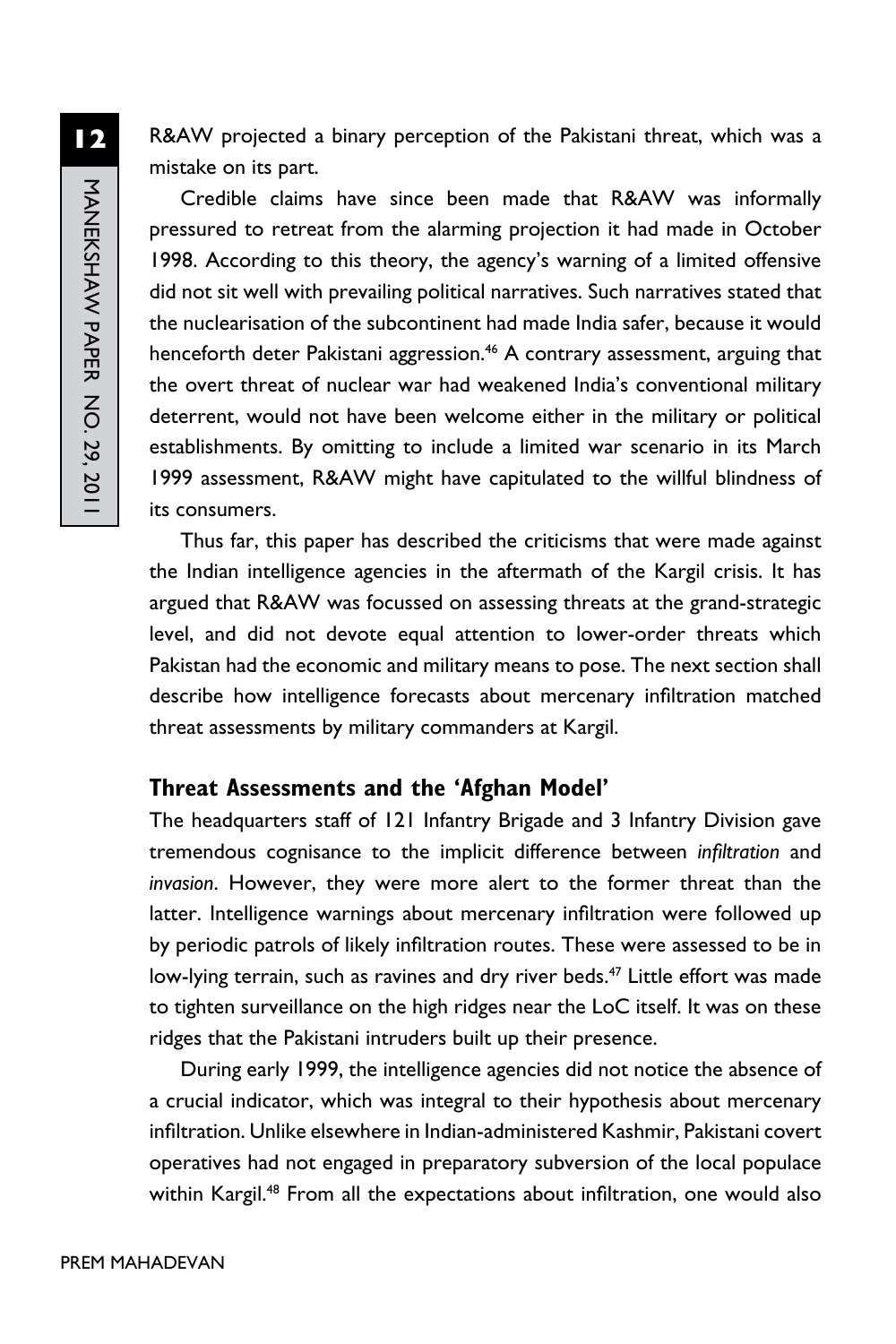have expected to uncover efforts to create a supportive infrastructure for the mercenaries in populated areas. However, no evidence of a subversive network was detected in Kargil throughout the period preceding the crisis. The sole exception was a 25-person spy ring in an adjacent area, which was dismantled by Indian counter-intelligence in June 1999.<sup>49</sup>

For their part, military officials were convinced that an incursion into Kargil by the Pakistan Army was a near-impossibility. They believed that it would prove unsustainable in the long term and expected their Pakistani counterparts to recognise that. Although logistics networks on both sides of the LoC were rudimentary, India had a relative advantage. During summer, the Indian road network opened for traffic a month earlier than the Pakistani one, and was also capable of carrying heavier loads.<sup>50</sup> Troops and heavy weapons could be rushed to into the area faster than the Pakistanis could be expected to strengthen any newly-occupied positions. If an offensive was to take place in this area, Indian planners reasoned, it would only make sense if it were initiated by them, not Pakistan.

Thus, in February 1999, a wargame categorically ruled out the possibility of a cross-border incursion by the Pakistani military.<sup>51</sup> The Indian officer who suggested this scenario was ridiculed; an experience similar to that of professional intelligence analysts who predict that the enemy might behave irrationally, only to end up themselves being branded as irrational.<sup>52</sup> Following on from its institutional logic, the Army was quite prepared to believe reports from the intelligence agencies that the primary threat in Kargil was one of mercenary infiltration. Given the terrain and its unsuitability for large-scale conventional warfare, one can reasonably surmise that the Army might have been far more sceptical had intelligence estimates warned of a cross-border attack. Its commanders only saw what they expected to see.

Where did this subjective assessment of Pakistani rationality come from? Why did Indian intelligence analysts and military officials assume that they understood the logic which guided Pakistani decisions? An answer might be found in the analytical model which Indian decision-makers had come to rely on while interpreting Pakistani strategic behaviour.

During the 1990s, a view developed within the Indian military and intelligence communities that Pakistan hoped to re-enact the Soviet-Afghan War in Kashmir.53 It was widely known that the Pakistani Inter-Services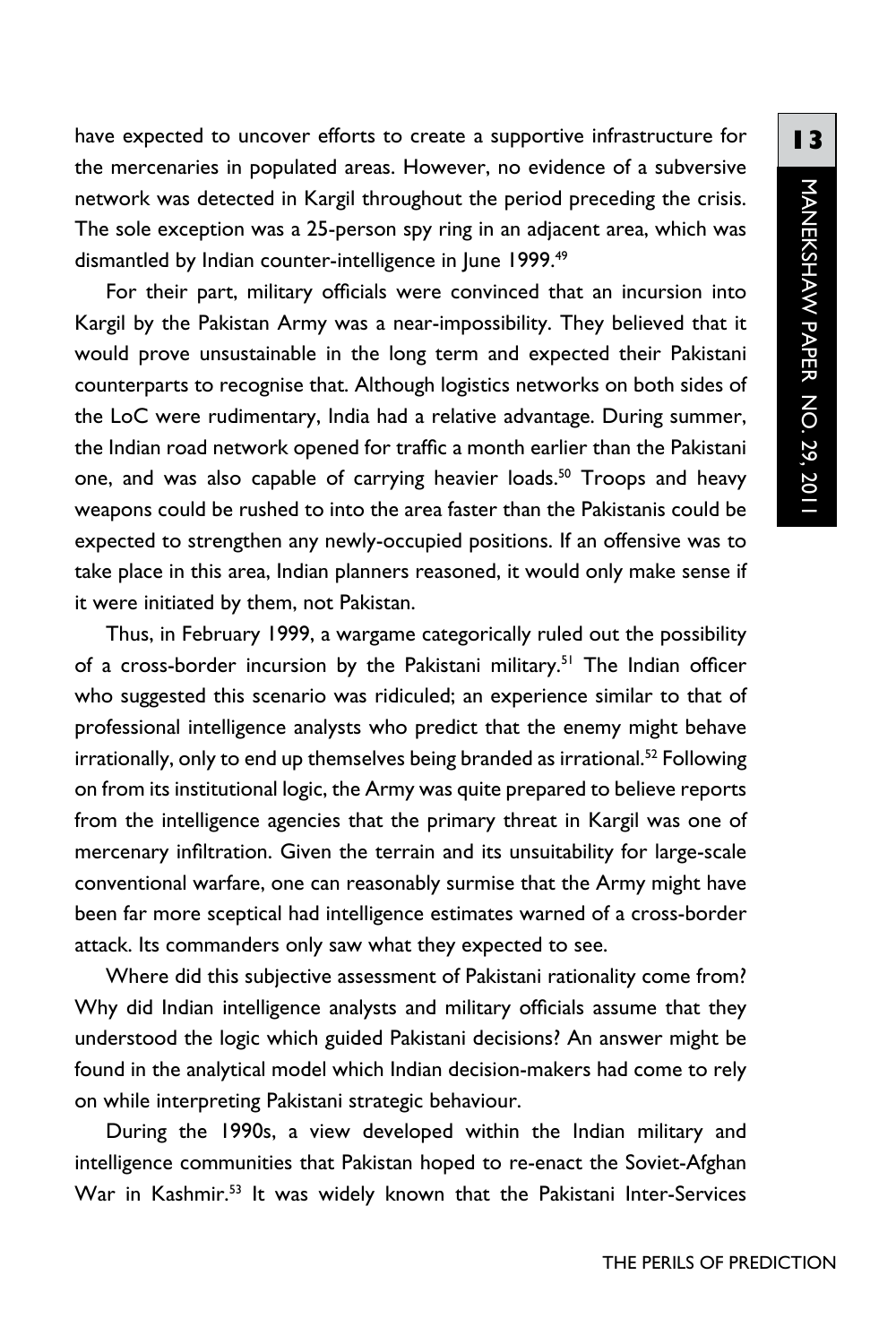Intelligence (ISI) had played a key role in organising the Afghan resistance against the Soviet Army. In the words of a former ISI officer, his country had waged a "war of a thousand cuts" against the Soviets and their Afghan allies.<sup>54</sup> Attritional attacks to sap troop morale were combined with sporadic daredevil raids on transportation infrastructure and logistical chokepoints.<sup>55</sup> These tactics, examined collectively, constituted what might loosely be called the ISI's 'Afghan model'.

As rebellion broke out in Indian Kashmir during the late 1980s, senior Indian military officials wargamed the likelihood of covert Pakistani intervention.<sup>56</sup> They had before them the 'Afghan model', which suggested that Pakistan was prepared to support cross-border insurgencies, so long as it could maintain plausible deniability and escape military retaliation. At the time, Islamabad's behaviour rigidly conformed to this paradigm: since 1979, Pakistani decisionmakers had demonstrated a strong instinct for self-preservation, and desisted from any actions which might provoke a Soviet invasion of their country.<sup>57</sup> This ability to balance opportunism with prudence was assessed as a constant trait of the Pakistani leadership.

From ground-level studies by Army officers emerged "Operation Topac", a predictive assessment published in July 1989 by the *Indian Defence Review*. "Operation Topac" became a quasi-official interpretative framework used by intelligence analysts to predict Pakistani moves in Kashmir.<sup>58</sup> It hypothesised that the Kashmir rebellion would consist of three phases, all orchestrated by Islamabad. First, there would be a subversive campaign, aimed at radicalising the Kashmiri population and preparing it for revolt. Second, Islamist mercenaries who had fought in the Soviet-Afghan War would be infiltrated into Indian-administered Kashmir. Their job would be to attack military bases and block strategic roads at chokepoints. Given the topography of Kashmir, there were only two such chokepoints, one of which was Kargil. Finally, at an opportune time, the Pakistan Army would cross the LoC in support of the Kashmiri rebellion, but not before the Indian Army was substantially weakened.59

"Operation Topac" assumed that the Pakistan Army and ISI would calibrate insurgent violence to avoid provoking military retaliation. This assumption was largely vindicated by events: during the 1990s, the ISI observed a degree of restraint while supporting the Kashmiri rebellion.<sup>60</sup> For instance, it did not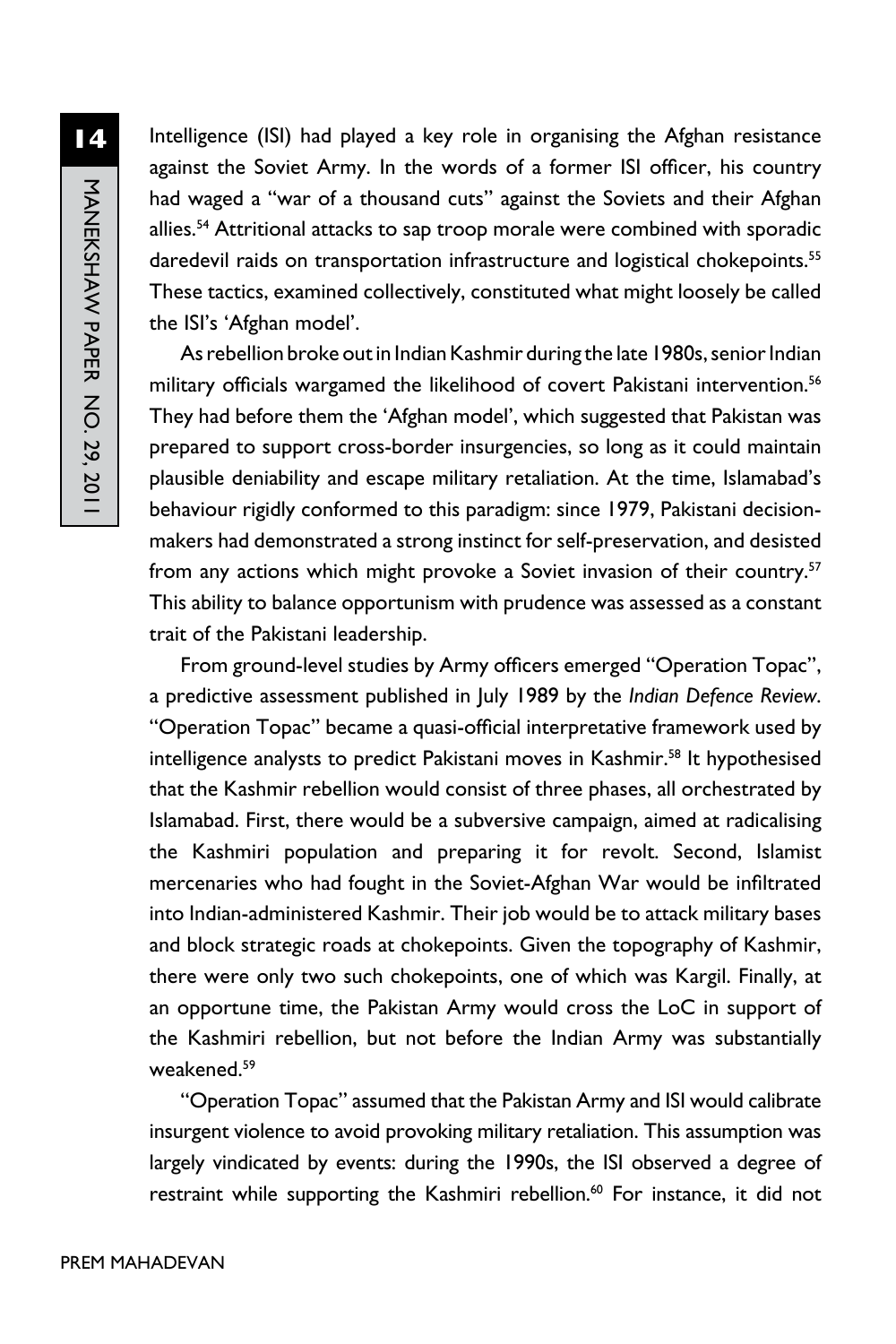provide the insurgents with surface-to-air missiles, having been warned by R&AW that if an Indian aircraft was shot down, the result would be war.<sup>61</sup> However, like in Afghanistan, the ISI and Pakistan Army were prone to occasional miscalculation, which led to these restraints being loosened in 1999.

Viewed in historical terms, the Kargil intrusion bears a strong similarity to a now-forgotten military fiasco that took place in Afghanistan in spring 1989. With Soviet forces having withdrawn from the country, elements in the Pakistani government demanded that Afghan resistance fighters immediately seize power. Under pressure from the ISI, the insurgents launched a frontal assault upon the large garrison town of Jalalabad, close to the Afghan-Pakistan border. The attack got bogged down in well-prepared defences that were supported by aerial and artillery bombardment. Of 6,000 insurgents who participated in the assault, 3,000 were killed or wounded. The garrison did not fall. Analysing the episode years later, an ISI officer bitterly noted that the Pakistanis had blundered by moving too swiftly from guerrilla tactics to positional warfare.62 Once the Afghan rebels presented a fixed target for government forces, they were decimated through superior firepower. As the next section shall show, this is analogous to what happened in Kargil a decade later.

#### **An Incorrect Prediction, but a Correct Assessment**

The use of denial and deception was an integral component of the Pakistani operational plan at Kargil. It aimed to convince the Indians that the intruding forces were mercenaries. The Pakistani planners hoped that this would slow down the Indian response and also deflect international criticism of Islamabad. Initially, these hopes were well-founded. Indian commanders, relying on signal intercepts, came to the conclusion that the intruders were Pashtu-speaking Afghans.<sup>63</sup> Operating from past experience, they assumed that a show of force would suffice to send the intruders scurrying back across the LoC into Pakistan. (Hitherto, mercenaries in Kashmir had shown no hesitation in escaping from a firefight if offered a way out.)<sup>64</sup> Meanwhile, neutral governments decried the escalating tensions along the LoC and avoided naming Pakistan as the aggressor.

On the ground, Indian battalion commanders were ordered, with characteristic bravado, to throw out the intruders. Assaults were mounted in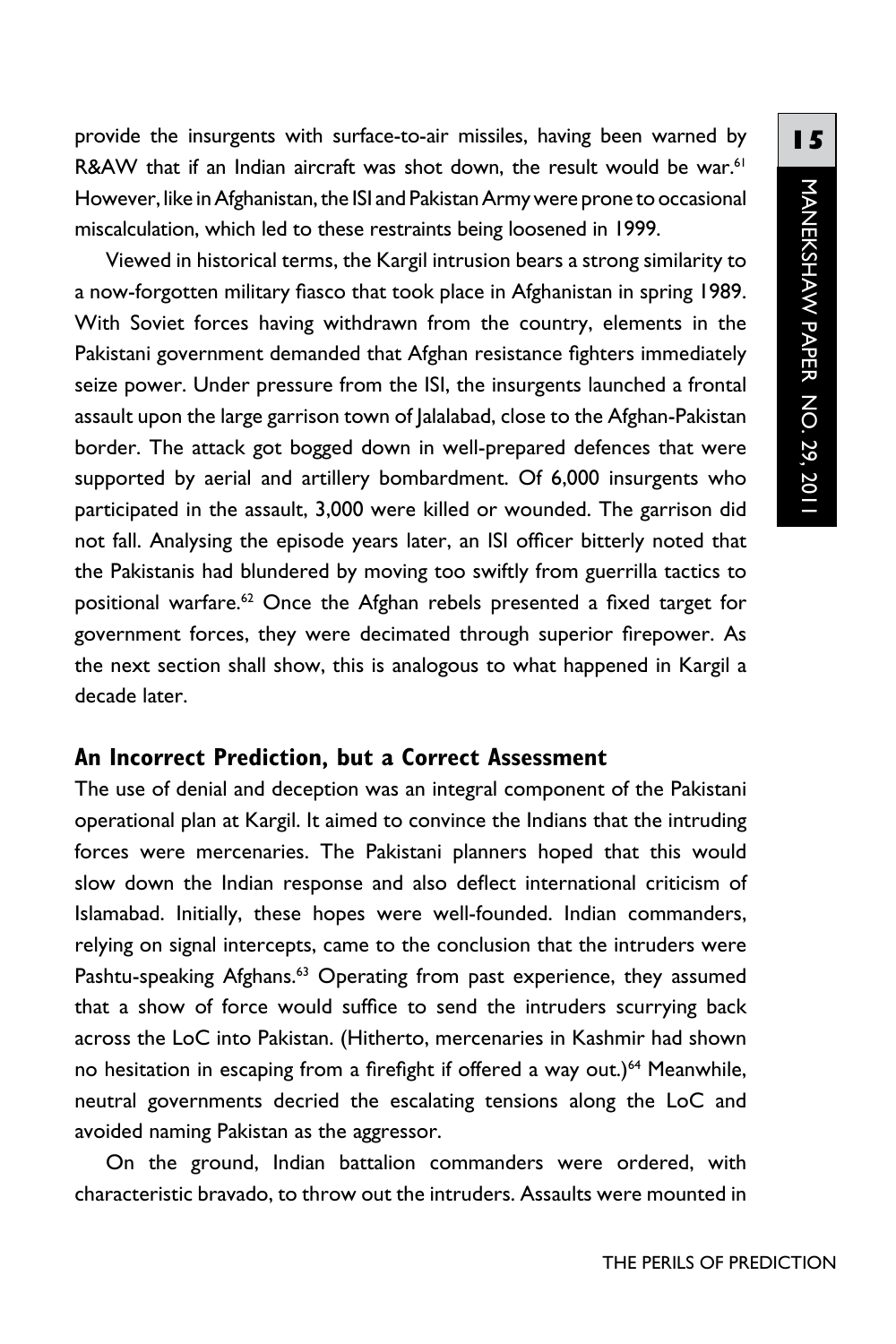broad daylight, in the expectation that resistance would be slight. As casualties mounted, however, it became clear that unlike past engagements, this time the 'mercenaries' aimed to hold on to territory. By 25 May 1999, the military situation had reached a stalemate. Aerial reconnaissance confirmed that the intrusion had made deep ingress into Indian territory and that the intruders were receiving full logistical support from Pakistan. Over fifty Indian soldiers had died in suicidal assaults against Pakistani defences, and not a single hilltop had been retaken.65

At this juncture, the Indian government broke with past practice and sanctioned the use of air power and heavy artillery against the intruders. It had, thus, far treated the situation in Kargil as a counter-insurgency operation, with limits on the amount of force that could be used.<sup>66</sup> Battalions deployed to fight in Kargil had, therefore, been ordered to leave their support weapons at base camp, before setting off to fight in the mountains.<sup>67</sup> However, as suspicions built up that the intruders were regular Pakistani soldiers, operational restraints began to be loosened. On 26 May, the Indian Air Force commenced bombing missions against the hilltops occupied by the intruders. The same day, the R&AW intercepted a telephone conversation between the Pakistan Army Chief and one of his deputies.<sup>68</sup> The intercept confirmed that the intruders were regular Pakistani troops, who were being portrayed as freelance mercenaries by Islamabad in order to escape international censure.

From 26 May onwards, the counter-attack in Kargil took on the nature of a limited war. This dramatic escalation had not been foreseen by the Pakistani officers who had planned the intrusion. Over the following weeks, a combination of aerial reconnaissance and artillery bombardment turned the military situation in India's favour. Approximately 150 reconnaissance flights by the Air Force produced several thousand photographs of Pakistani defences.<sup>69</sup> Working with these, Indian infantrymen switched from high-visibility to lowvisibility tactics, infiltrating past Pakistani defences at night and attacking from the flank. The Army deployed 300 artillery pieces in the combat zone, firing a total of 250,000 shells. Wireless intercepts recorded the desperation which set in among the intruders, with one telling his commanders in Pakistan, "Hell has fallen on us."70 Urgent requests for resupply and reinforcement were overheard.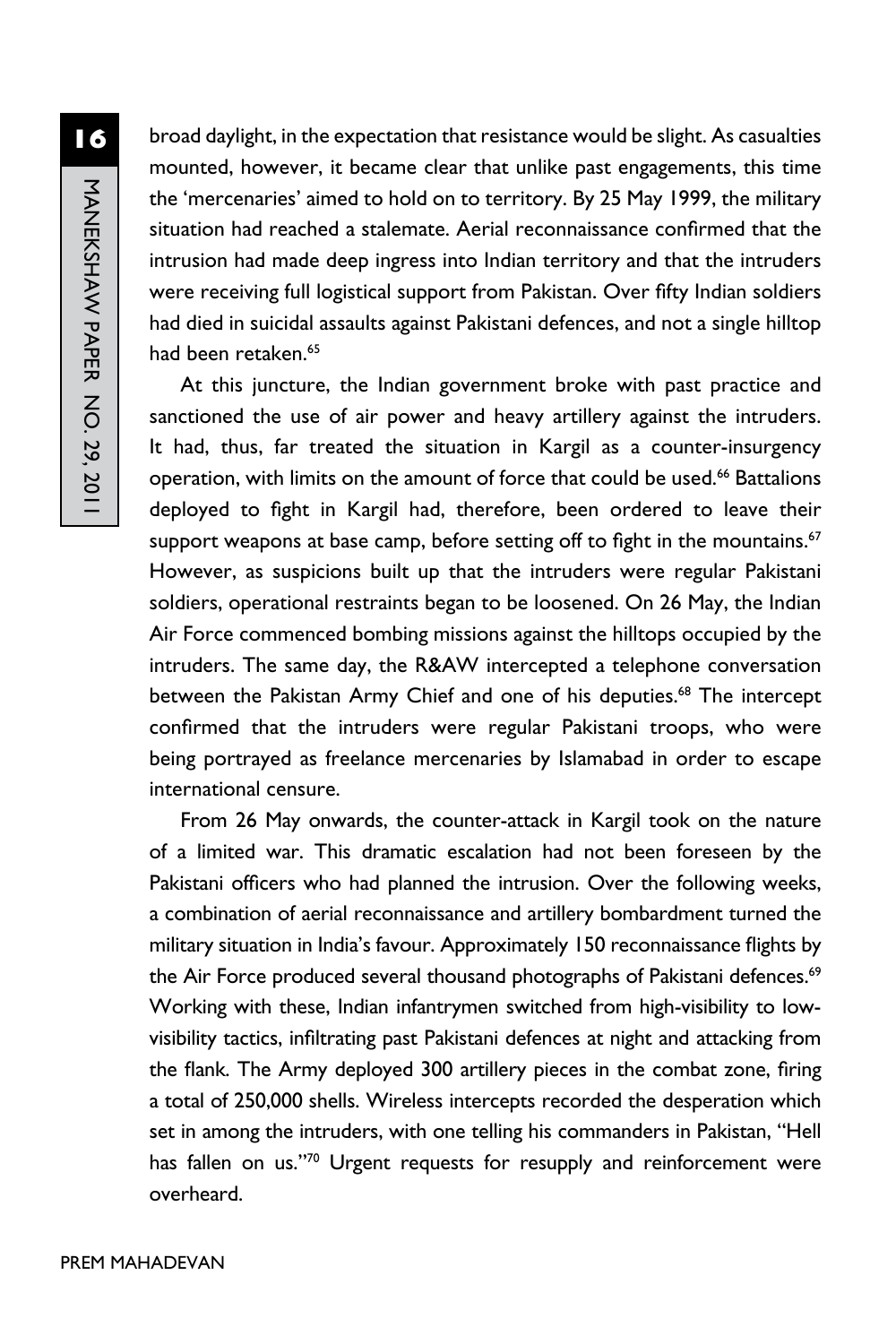The help never came, due to inherent flaws in the Pakistani operational plan. Operation Badr had been envisaged as an infantry battle, because that was where Indian and Pakistani forces were most evenly matched.<sup>71</sup> On other counts, be it air power, naval power or armoured strength, India had a strong advantage. Faced with these factors, the Pakistani planners had convinced themselves that hostilities would be contained. They believed that the Indian Army was heavily committed in counter-insurgency duties and could not spare troops for an attack on Pakistan.<sup>72</sup> They ignored the fact that by insisting that the intruders were freelancers, Islamabad deprived itself of a *locus standi* to overtly intervene on their behalf. India could escalate hostilities locally as much as it pleased, while Pakistan could not reciprocate without admitting its involvement in the intrusion. Furthermore, by committing the intruders to hold on to their territorial gains, the Pakistani high command had in effect, gifted the Indian Army a fixed target against which to concentrate overwhelming firepower.<sup>73</sup> The premature shift from insurgency to positional warfare at Kargil, as at Jalalabad in 1989, had played to the strengths of counter-insurgent forces.

These realities did not stop some Pakistani Generals, both before and during the crisis (and in some cases, even after) from indulging in delusions. One of the planners of Operation Badr asserted in a secret meeting in May 1999 that Pakistani troops would soon march into Indian-administered Kashmir, "to mop up the bodies of hundreds of Indians left hungry, out in the cold."74 Others conjured up visions of the '*Mujahideen*' (as Islamist mercenaries were reverentially called in Pakistan), conquering Kashmir.<sup>75</sup> Later, they insisted that had the United States not brokered a Pakistani withdrawal, the Indian garrison in Leh would have surrendered to the Kargil intruders.<sup>76</sup>

From these statements, it appears that years of Islamist propaganda (officially promoted within Pakistan), had partly warped the professionalism of the Pakistani officer corps.<sup>77</sup> According to the well-known Pakistani commentator Shuja Nawaz, over the two decades preceding the Kargil intrusion, several top officers had been blinded by religious fanaticism. Military planning was punctuated with sentiments like "by the Grace of God, we will put 10,000 rounds over there and *Inshallah* the enemy will be routed."78 Plans were not subjected to detailed logistical analysis because these officers felt that "you cannot quantify God's Grace."<sup>79</sup> Reportedly,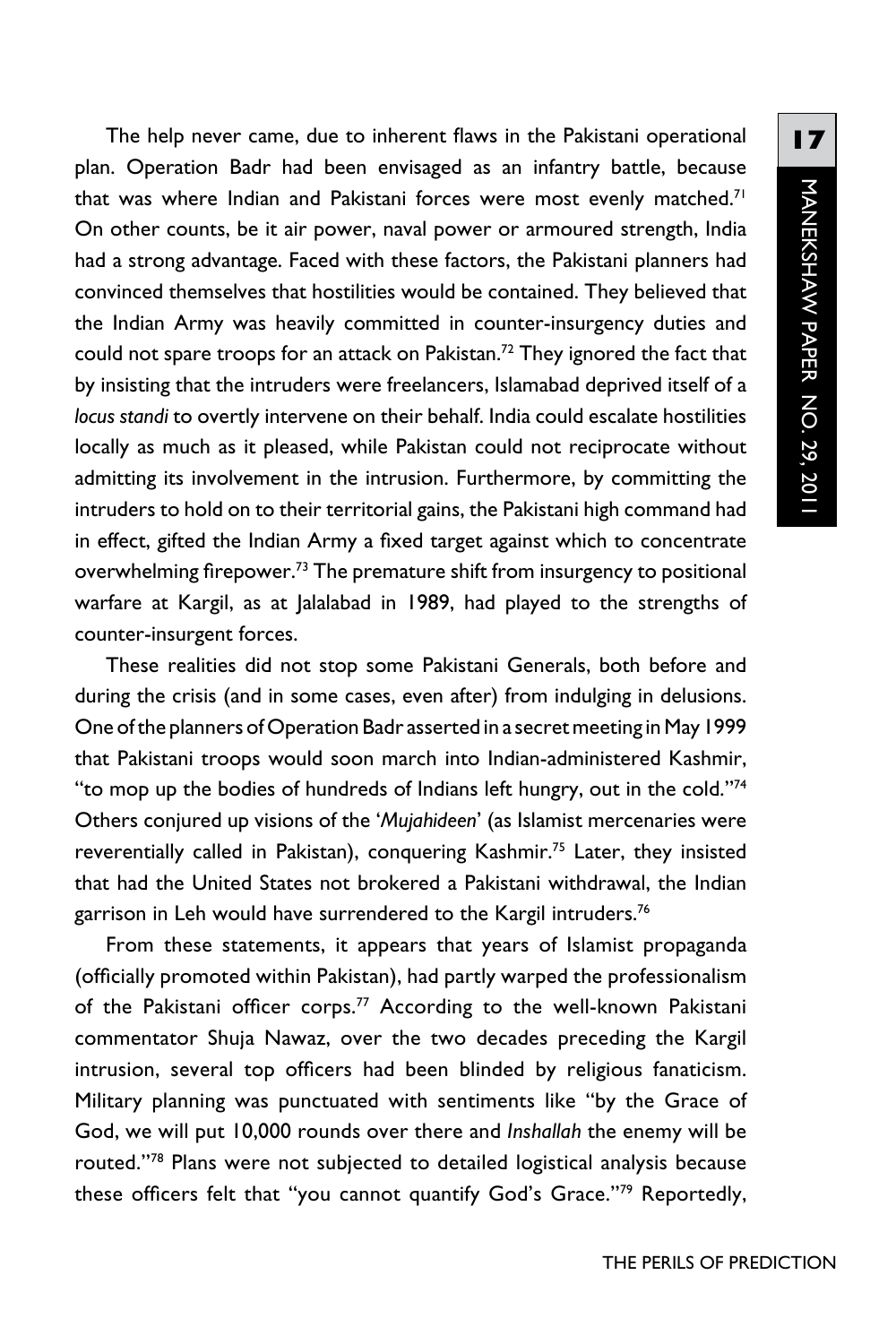at least two of the Generals who planned Operation Badr were Islamist radicals. If true, this would explain why they were so confident that supply constraints and Indian counter-attacks would not dislodge the intruding forces.

As events turned out, the Kargil crisis not only played to India's strength in heavy firepower, but in political terms, it was spectacularly ill-timed. Coming just months after the Indo-Pakistani peace summit at Lahore, it left Islamabad internationally isolated. Whereas a year previously, India had been criticised for initiating the nuclearisation of South Asia, New Delhi was suddenly being lauded for its restraint in not invading Pakistan. Pakistan, on the other hand, went from enjoying sympathy over its economic plight to being regarded as a nuclear-armed rogue state. $80$  As one Indian writer noted, the Kargil crisis accomplished what Indian diplomats had long wanted: to expose Pakistani involvement in the Kashmir rebellion. He commented, "it is not sufficient if Pakistan is a 'rogue' covertly, it must be seen to be one."<sup>81</sup> From this perspective, the Kargil crisis proved beneficial to India.

#### **The Challenge of Estimating 'Rationality'**

The Kargil crisis shares one common feature with at least three other cases of warning failure. These are Pearl Harbour, the Cuban missile crisis and the Yom Kippur war. In all these cases, early intelligence estimates were grounded in assumptions that were later found to be flawed. The 'mindset' used by analysts to anticipate hostile action was different from that used by the adversary. However, it closely reflected the mindset of intelligence consumers – leading by default to an analytical failing known as 'mirrorimaging'.82

Traditionally, 'mirror-imaging' has been perceived as emanating from a tendency to project one's own belief system onto the adversary.<sup>83</sup> Many intelligence veterans, however, insist that they are aware of the need to avoid it. From the case of Kargil, it appears that mirror-imaging can creep into warning analysis through inputs from intelligence consumers. When strongminded consumers, such as military officials, develop fixed ideas about how the enemy will behave, intelligence analysts might end up internalising these ideas. The result is that intelligence producers fail to warn of threats which their consumers do not believe exist.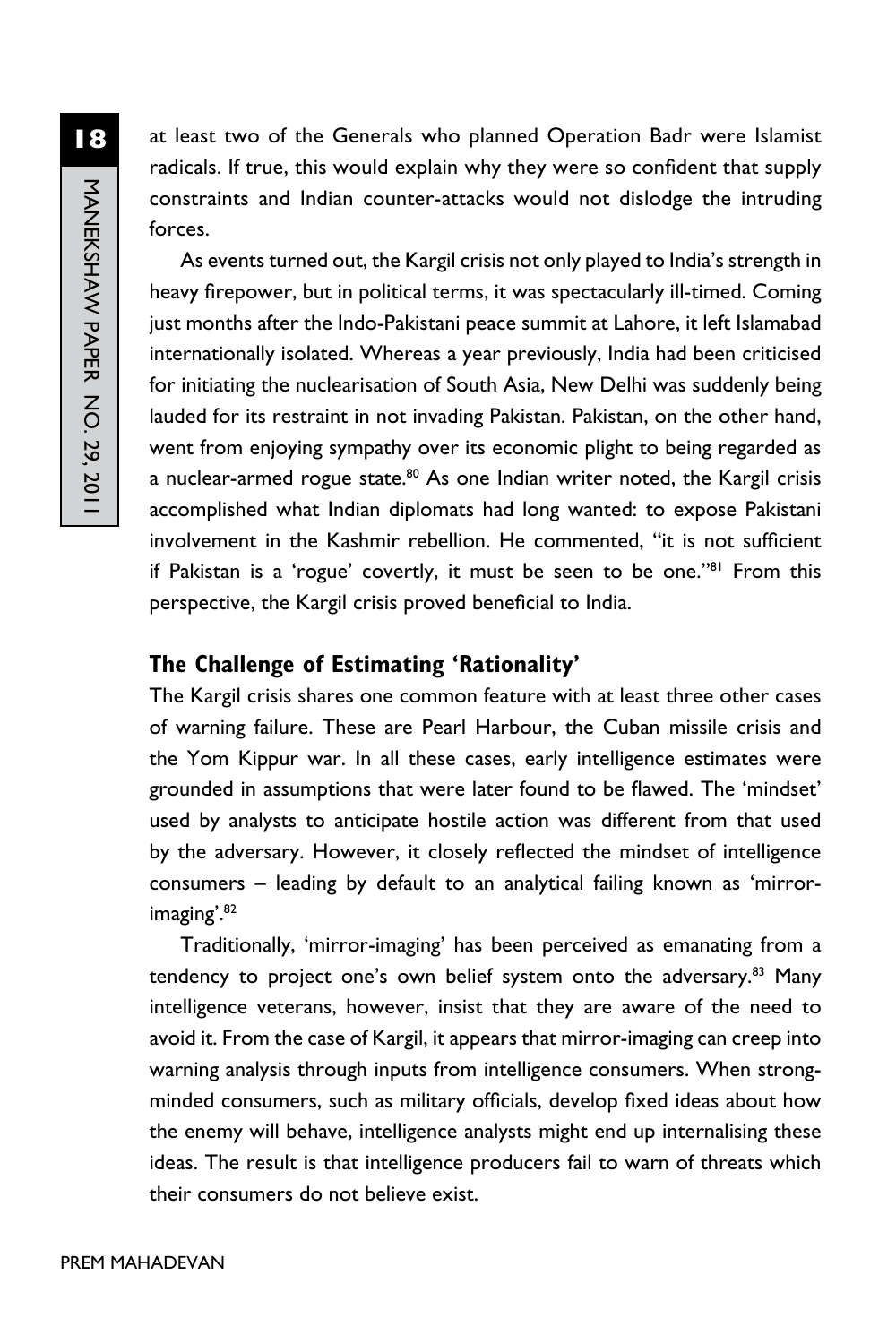For instance, in 1941, US naval commanders believed that Pearl Harbour was so well-guarded as to be immune from attack. They viewed Japan as a presumptuous midget that dare not launch a strike against American interests. Japan, after all, had one-tenth the industrial capacity of the United States. Its ability to survive a long war was doubtful and its ability to win one, non-existent.<sup>84</sup> Given that the US had shut off Japan's oil supply in July 1941, it seemed reasonable to expect that Tokyo would soon negotiate on American terms, rather than self-destruct.<sup>85</sup> As tensions escalated, the possibility that Japan might attempt to obtain oil by conquering Southeast Asia was factored into intelligence estimates. What was not predicted was that it would begin its campaign by aiming to paralyse the one naval force which could interfere with its plans: the US Pacific Fleet. Japanese officers who planned the attack had a different mindset from their American counterparts. They believed, naively, that after a flurry of retaliatory action, the US would write off its losses and reconcile to Japanese dominance over the eastern Pacific.<sup>86</sup>

Similarly, in September 1962, US intelligence analysts estimated that Soviet leader Nikita Khrushchev would not deploy ballistic missiles in Cuba. Supporting their argument was the fact that the Soviet Union had never deployed such missiles outside its own territory, and so was hardly likely to deploy them in a country just under145 kilometres from the United States. To do so would seriously undermine US national security and provoke Washington into drastic action: a scenario that Khrushchev was expected to anticipate. Although subsequently proven wrong by events, this estimate at the time, mirrored conventional wisdom within the US government and academia.<sup>87</sup> Only much later did US analysts learn that Khrushchev feared a coup by hardliners in his government more than he feared the likely US reaction, and so felt compelled to engage in brinkmanship over Cuba.<sup>88</sup>

Lastly, prior to the Yom Kippur war, Israeli military intelligence had assessed Arab military threats according a paradigm known simply as 'The Concept' (*Ha-konceptzia*). It contained two assumptions. First, Egypt would not attack Israel unless it first acquired Soviet bombers and surfaceto-surface missiles, to neutralise the threat that Israeli airpower posed to Egyptian tanks. Second, Syria would not attack Israel without the active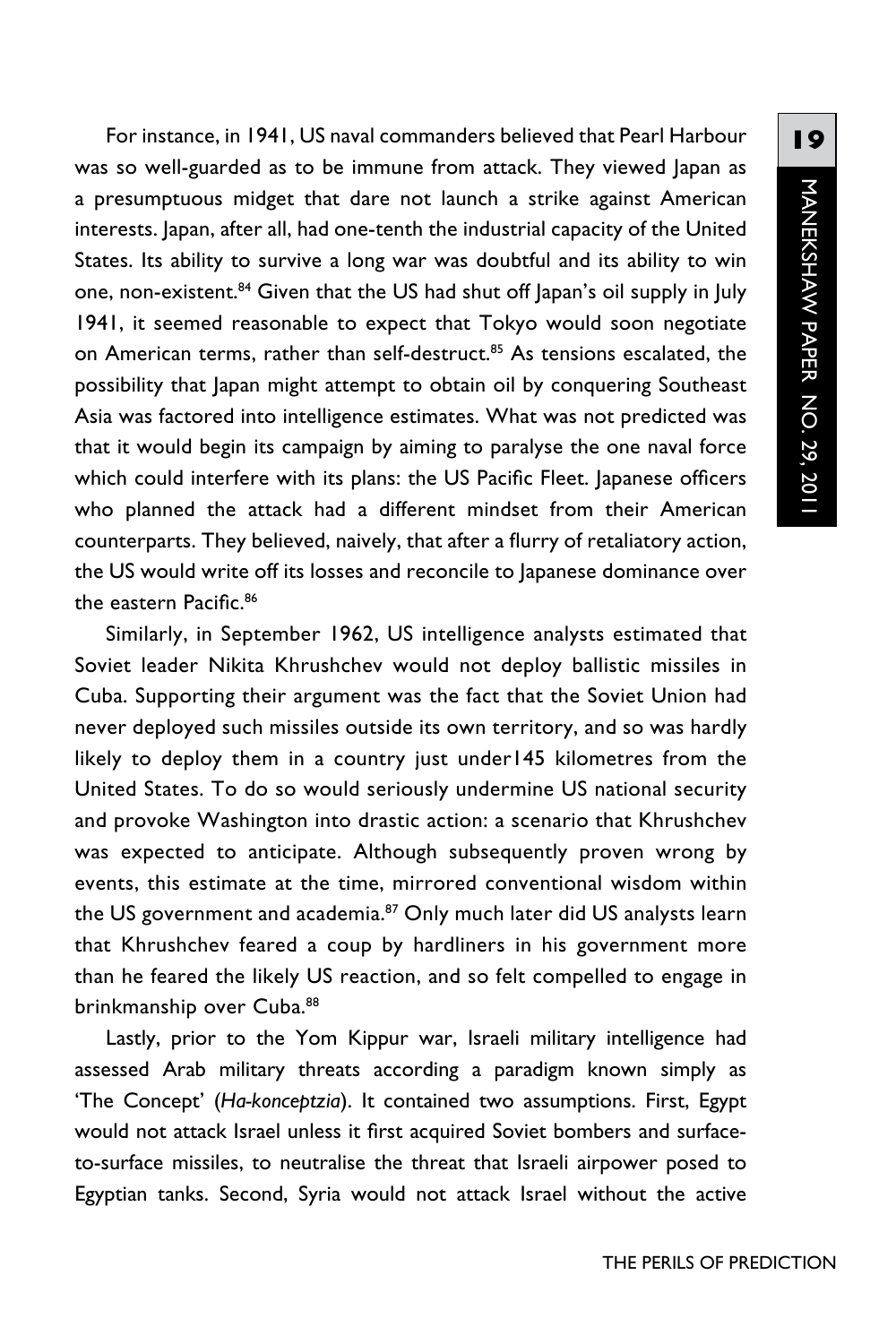support of Egypt. Although the second assumption has thus far remained valid, the first ceased to have effect a year before the Yom Kippur war broke out. During the following twelve months, Egyptian decision-makers started to believe that they did not need to attack Israeli airbases with bombers and missiles in order to neutralise enemy airpower. All they needed was a surface-to-air missile shield behind which their armoured columns could advance into Israeli territory.<sup>89</sup> This change in mindset was not detected by Israeli intelligence analysts. The latter continued to believe that unless Arab regimes were certain of decisive military victory, they would not gamble on their own domestic stability by starting a war. $90$ 

In all the above cases, the adversary's actions defied conventional wisdom as to what would constitute 'rational' behavior. Risk-taking in a low-returns/ high-costs context is widely perceived to be an aberration in international politics.<sup>91</sup> Hence, Indian analysts believed in 1999 that the Pakistan Army would not initiate hostilities which it could not control, especially in a remote and desolated area. Their assumptions, even if specifically wrong, were eventually proved vaguely right by events. Although allegations of 'intelligence failure' will continue to be made, a fair evaluation of Kargil would echo the observation of Robert Jervis, "States rarely expect their adversaries to behave foolishly. The Pakistani incursion simply did not make sense; it was therefore sensible of India not to expect it."92

Kargil suggests that predictive models which hinge around an inherently subjective estimate of adversary rationality are vulnerable to being discredited by events, sooner or later. On the one hand, the Indians in 1999 made reasonable assumptions that Pakistani strategic behaviour would continue as before, with low-level provocations growing more frequent. These assumptions were grounded in trend analysis and military logic, and appeared to be supported by secret intelligence. On the other hand, the same assumptions also led the Indians to arbitrarily (and wrongly) conclude that the Pakistani military leadership was permanently disinclined to take a gamble and escalate hostilities to qualitatively new levels. In this, Indian intelligence analysts and military commanders were projecting their own behavioural codes onto the adversary and using them as an inferential short-cut for predictive analysis. By focussing on the military balance between India and Pakistan, they overlooked the temptations that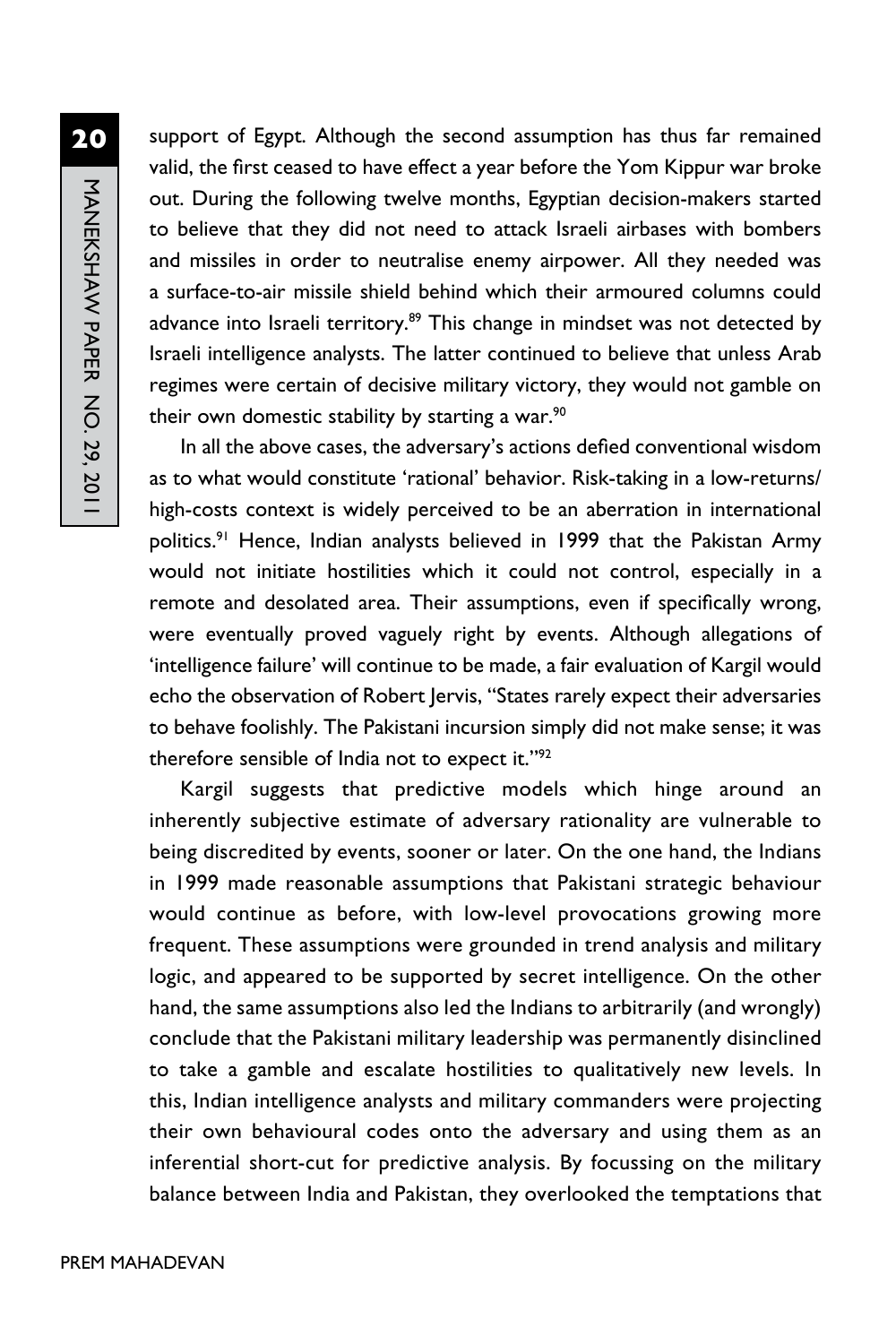a surprise attack would offer to the side that was manifestly weaker in overall terms.

#### **A Decade Later, Little has Changed**

In the years since Kargil, considerable effort has gone into remedying shortfalls in intelligence coverage through enhanced technical surveillance in forward areas. Communications interception is better and the increased use of satellite imagery and Unmanned Aerial Vehicles (UAVs) could well provide a battlefield advantage to the Indian forces in future conflicts.<sup>93</sup> At the national level, efforts have been launched to implement comprehensive intelligence reform. These have only been partially successful, due to the inherent challenges of overcoming bureaucratic hurdles. The Ministry of Finance, for instance, has reportedly been reluctant to release funds for the salaries of additional personnel recruited by the IB. Meanwhile, partisan politics has reduced the effectiveness of liaison between the state police forces and the IB, despite the creation of task forces intended to synergise domestic intelligence operations.<sup>94</sup>

Although it is desirable that the planned upgradation of intelligence collection and liaison arrangements be followed through, another problem does not seem to have been addressed at all. Intelligence analysis and assessment remains an overlooked area. This paper has argued that the central issue in 1999 was not poor information collection or sharing. Rather, it was the inability of analysts to provide a convincing explanation for why Pakistan would behave in a counter-instinctive manner and start a conflict when it was relatively weak. Without an organising paradigm to interpret raw information correctly, whatever data was available was used to fill out a predictive model that ultimately proved misleading. Almost a decade later, the Mumbai terrorist attacks of November 2008 suggested that this analytical blindspot remains relevant to the quality of intelligence warning.

One of the reasons why intelligence agencies can be slow to detect the emergence of new threats is 'discourse failure'. This is a phenomenon which originates outside bureaucracies, in the world of academic and public debate. Basically, when the terms of discussion around an issue are limited by politically correct guidelines of what can or cannot be said, intelligence analysts find themselves unable to warn of outlier threats, i.e. wildcard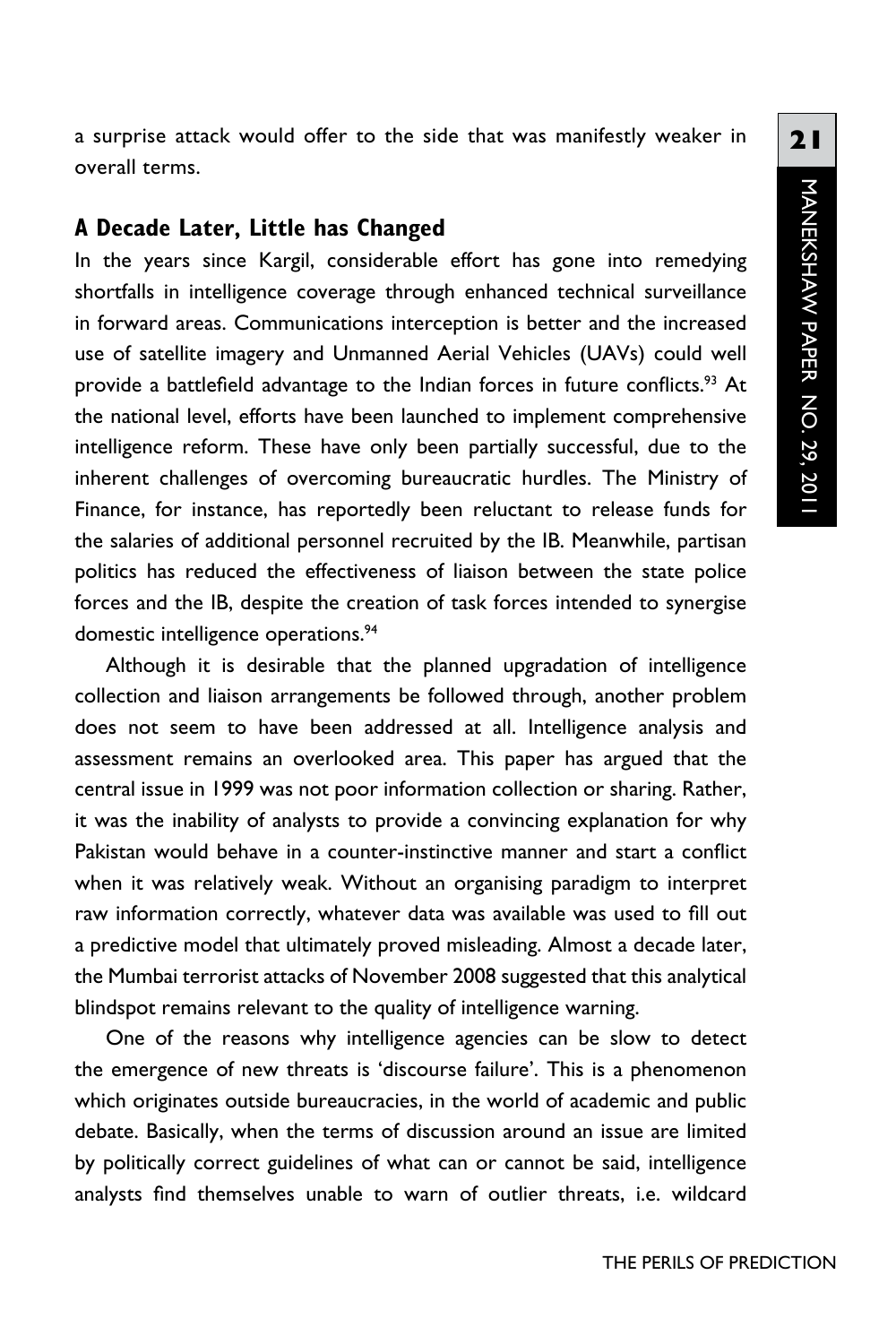**22** MANEKSHAW PAPER NO. 29, 2011 manekshaw Paper No. 29, 2011

scenarios.<sup>95</sup> US intelligence agencies, for instance, avoided referring to terrorism as a religiously-defined problem during the 1990s, for fear that such a conception could be criticised for being racist or Islamophobic.<sup>96</sup> Due to institutional self-censorship, analysts were unable to officially express concern about the possibility of an attack by *jihadists* from Saudi Arabia, a key US ally.<sup>97</sup> Perhaps a similar problem hobbled Indian agencies during 2007-08, in a political climate wherein the emphasis was on normalising relations with Pakistan through 'people-to-people contact'. The hype built up around cultural diplomacy might, in fact, have inadvertently restricted the agencies' freedom of expression, by moulding political discourse in a manner that precluded frank discussion of pessimistic views.

Like Kargil, there were plenty of misleading signs in 2008, indicating a different kind of threat from the one that was actually brewing. The trajectory of *jihadist* violence just prior to the Mumbai attacks pointed towards growing domestic radicalisation, in the form of the Indian Mujahideen. Pakistan was experiencing political turmoil. A theory, thus, appeared within the intelligence establishment that Islamabad was not in full control of terrorist groups and could not be blamed for every attack on Indian soil.<sup>98</sup> Given that Benazir Bhutto had recently been assassinated by unknown elements, this argument could not be dismissed as pure nonsense. What it overlooked, however, was the possibility that Pakistani officials might seek to regain control over *jihadist* groups by facilitating a major offensive against India. From the 2010 interrogation of Lashkar-e-Tayyeba operative David Headley, it is now known that mid-ranking ISI trainers conceptualised the Mumbai attacks as a way of preventing a split in the Lashkar.<sup>99</sup> To prevent elements within the group from turning against the Pakistani state, they encouraged it to attack India. Although this probably seemed a rational decision to them, it nearly provoked a war that could have turned nuclear and wiped Pakistan off the map.

There is no indication that prior to the event, either the R&AW or IB had any inkling of the logic that eventually led the ISI to plan and support the Mumbai attacks. This begs the question: since Kargil, has anything being done to strengthen the rigour of intelligence analysis, so that Pakistani decisionmaking can be wargamed? Equipment upgrades, though essential in detecting preparations for a conventional or sub-conventional attack, will not by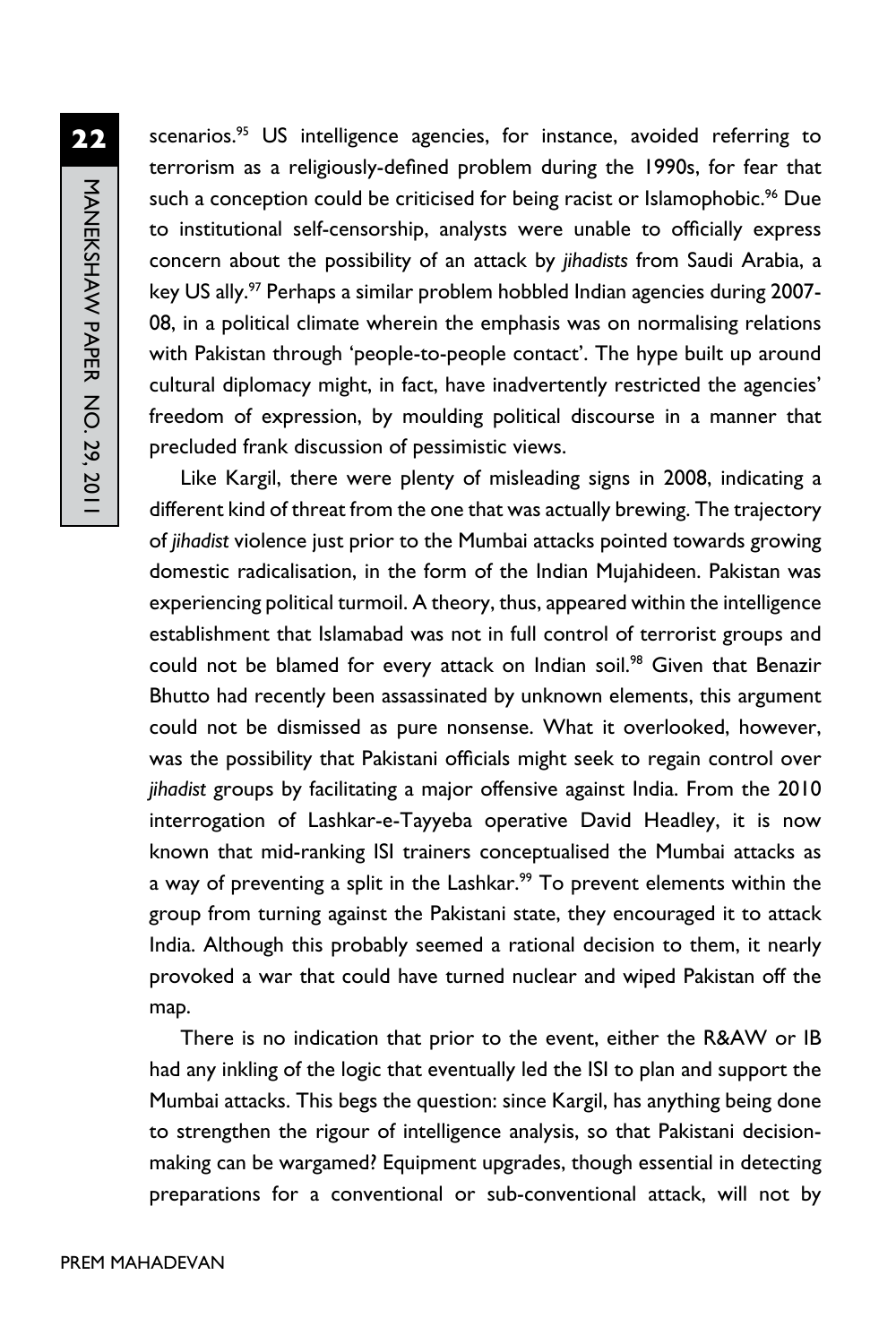themselves identify the thought processes behind Pakistani adventurism. For that to happen, thinking patterns within the Indian security and intelligence communities need to be modified slightly.

To start with, multi-level joint training between the analytical components of civilian and military agencies could introduce greater harmony at the interface of strategic and tactical intelligence. For surprises like Kargil and Mumbai to be avoided, it is essential that decision-makers in the military understand the work ethos of the IB and R&AW. Both these agencies serve a range of consumers, with the information needs of the Prime Minister being their highest priority. Producing a briefing note for the political executive will always come before producing a situation report for the Army – that is the nature of the business. Once military commanders realise this, they will be less quick to accuse the agencies of intelligence failure whenever there are knowledge gaps in tactical reporting. It is worth remembering that even during the 1971 war, when the Army praised the R&AW for a brilliant strategic-level performance, there were complaints about the quality of its tactical intelligence.<sup>100</sup>

Another advantage of closer interaction between civilian and military intelligence cadres would be a transformation of their respective work cultures. The IB and R&AW could be militarised to some degree, while the armed forces intelligence directorates could be professionalised. Typically, civilian agencies indoctrinate analysts to believe that their job is "telling truth to power."<sup>101</sup> The purpose of intelligence, as they see it, is to convey the complexity of the international environment to decisionmakers in as nuanced and objective a manner as possible. Towards this end, they avoid making categorical judgments and hedge their bets while providing an assessment. Such conservatism is integral to their work culture; civilian intelligence analysts are not trained, or meant, to make snap decisions. Military analysts, on the other hand, constantly seek to convert ground-level knowledge into a blueprint for operations. What they seek is 'actionable' intelligence; something civilian agencies are not institutionally attuned towards. Bringing both types of analysts together in training sessions and simulation exercises might boost intelligence coordination to a greater extent than routine information-sharing forums could.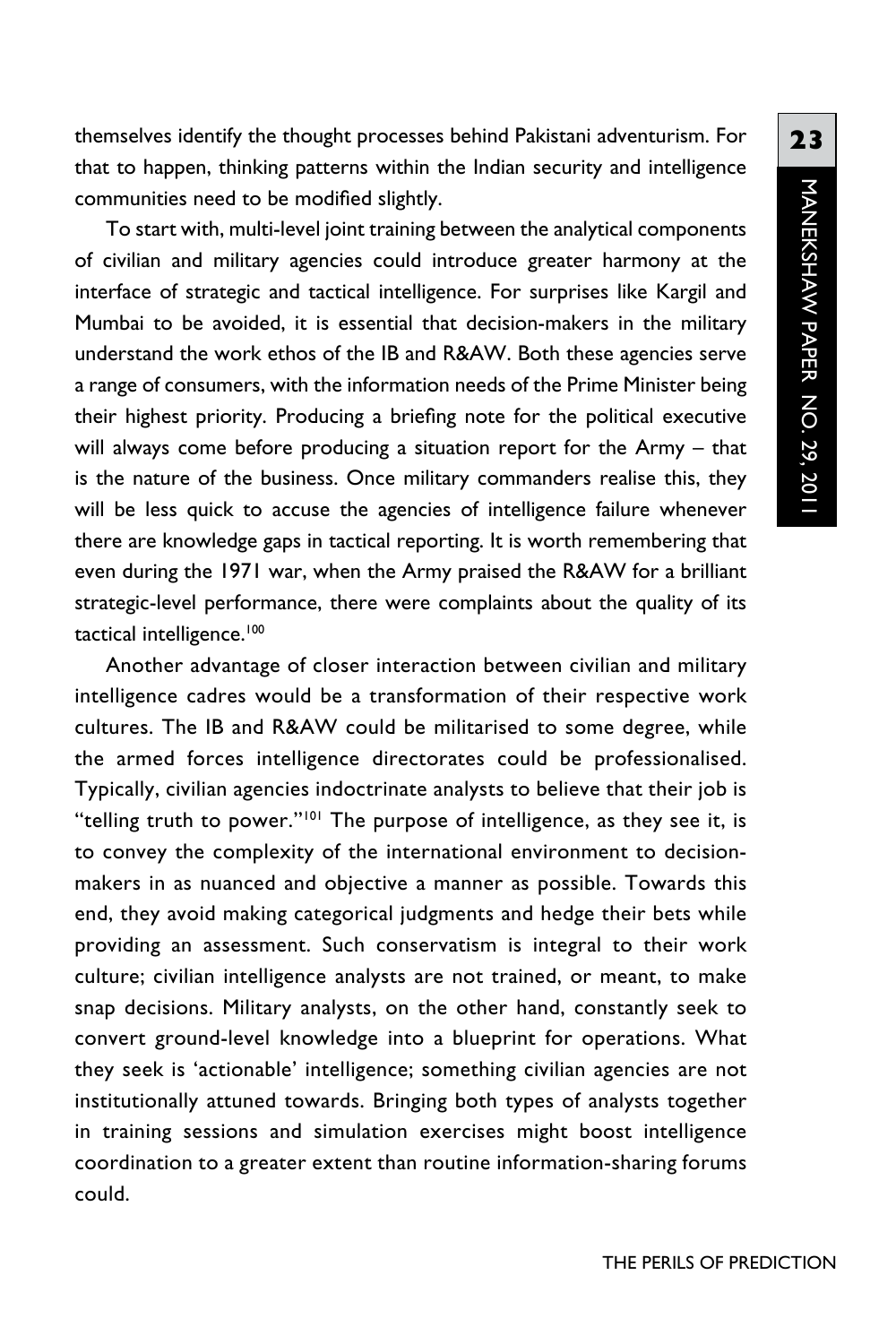Combining the two work cultures would also provide the intelligence agencies with a stronger understanding of how military thought processes work. Such understanding is essential while combating a proxy war orchestrated by the Pakistan Army and the ISI. By learning to view the enemy's tactical weaknesses as opportunities for surprise attack and thereby developing an aggressive operational mindset, Indian analysts can potentially second-guess their opponents. Recent history suggests that gung-ho rogue elements within the Pakistani military shall constantly seek opportunities to damage India through unexpected provocation, even at the risk of harming Pakistan itself. If Indian strategic assessments can 'Red-Team' the actions of these rogues through reverse analysis jointly conducted by operations and intelligence staffs, then perhaps more Kargils and Mumbais can be avoided. The alternative would be to simply continue throwing funds at the intelligence agencies and setting up formal coordination bodies, in the hope that they might be able to provide insights into how the enemy thinks.

#### **Notes**

- 1. Carveth Read, *Logic, Deductive and Inductive* (London: Grant Richards, 1898), p. 272.
- 2. Manoj Joshi and Harinder Baweja, "Kargil War: Intelligence Failure," *India Today*, 14 June 1999, http://www.india-today.com/itoday/14061999/cover.html, accessed on 30 June 2010.
- 3. Bhashyam Kasturi, "The Intelligence Process and Kargil," *Indian Defence Review*, Vol. 15, No. 3, 2000, http://www.satp.org/satporgtp/publication/idr/vol\_15(3)/dr\_bhashyam\_kasturi. htm, accessed on 30 June 2010.
- 4. Srinath Raghavan, "Intelligence Failures and Reforms," *Seminar*, July 2009, http://www. cprindia.org/papersupload/1253180464-Intelligence%20Failures\_Srinath.pdf, accessed on 30 June 2010.
- 5. James J Wirtz and Surinder Rana, "Surprise at the Top of the World: India's Systemic and Intelligence Failure," in Peter R Lavoy (ed.), *Asymmetric Warfare in South Asia: The Causes and Consequences of the Kargil Conflict* (New Delhi: Cambridge University Press, 2009), pp. 209-230.
- 6. Sudhir S Bloeria, "Kargil: A Window of Opportunity," *Faultlines*, No. 4, February 2000, pp. 132-133.
- 7. Zafar Iqbal Cheema, "The Strategic Context of the Kargil conflict: A Pakistani perspective," in Peter R Lavoy (ed.), *Asymmetric Warfare in South Asia: The Causes and Consequences of the Kargil Conflict* (New Delhi: Cambridge University Press, 2009), p. 56.
- 8. Feroz Hassan Khan, Peter R Lavoy and Christopher Clary, "Pakistan's motivations and calculations for the Kargil conflict," in Peter R Lavoy (ed.), *Asymmetric Warfare in South Asia: The Causes and Consequences of the Kargil Conflict* (New Delhi: Cambridge University Press, 2009), p. 87.
- 9. K Subrahmanyam, KK Hazari, BG Verghese and Satish Chandra, *From Surprise to Reckoning: The Kargil Review Committee Report* (New Delhi: Sage, 2000), p. 141.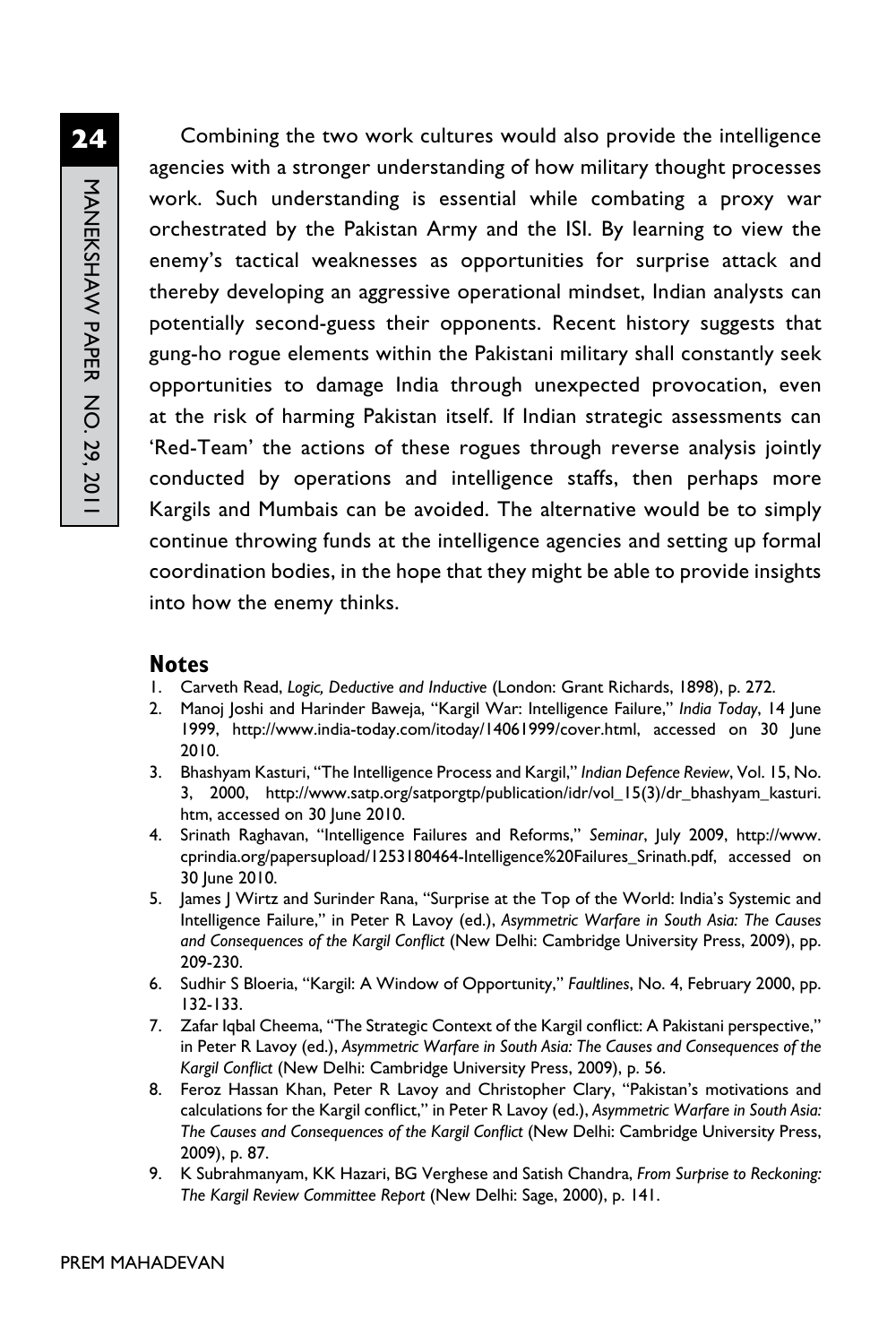- 10. Rohit Singh, "Kargil and the Decade Since," *Indian Defence Review*, Vol. 24, No. 3, 2009, http://www.indiandefencereview.com/2009/09/kargil-and-the-decade-since.html, accessed on 30 June 2010.
- 11. VP Malik, "Indo-Pak Security Relations in the Coming Decade: Lessons from Kargil for the Future," *Indian Defence Review*, Vol. 17, No. 1, 2002, http://www.satp.org/satporgtp/ publication/idr/vol\_17(1)/index.htm, accessed on 30 June 2010.
- 12. Peter R Bergen, "Why Kargil did not produce a general war: The crisis-management strategies of Pakistan, India and the United States," in Peter R Lavoy (ed.), *Asymmetric Warfare in South Asia: The Causes and Consequences of the Kargil Conflict* (New Delhi: Cambridge University Press, 2009), p. 177.
- 13. John H Gill, "Military operations in the Kargil conflict," in Peter R Lavoy (ed.), *Asymmetric Warfare in South Asia: The Causes and Consequences of the Kargil Conflict*. New Delhi: Cambridge University Press, 2009), p. 97.
- 14. Bidanda M Chengappa, "Pakistan's Compulsions for the Kargil Misadventure," *Strategic Analysis*, Vol. 23, No. 7, 1999, p. 1071.
- 15. Timothy D Hoyt, "Kargil: the nuclear dimension," in Peter R Lavoy (ed.), *Asymmetric Warfare in South Asia: The Causes and Consequences of the Kargil Conflict* (New Delhi: Cambridge University Press, 2009), p. 153.
- 16. The author is grateful to Dr Bidanda Chengappa and Dr Bhashyam Kasturi for this observation.
- 17. Cynthia M Grabo, *Anticipating Surprise: Analysis for Strategic Warning* (Lanham, MD: University Press of America, 2004), pp. 33-34.
- 18. Abram N Shulsky and Gary J Schmitt, *Silent Warfare: Understanding the World of Intelligence*  (Dulles, VA: Brassey's, 2002), p. 63.
- 19. B Raman, *Intelligence: Past, Present and Future* (New Delhi, Lancer, 2002).
- 20. Maloy Krishna Dhar, *Open Secrets: India's Intelligence Unveiled* (New Delhi: Manas, 2005).
- 21. Satyindra Singh, "The Kargil Review Committee Report," *Indian Defence Review*, Vol. 15, No. 1, 2000, http://www.satp.org/satporgtp/publication/idr/vol\_15(1)/real\_admiral\_ satyindra\_singh.html, accessed on 30 June 2010.
- 22. RS Chowdhary, *A Short History of the Intelligence Corps* (Pune: Military Intelligence Training School, 1985).
- 23. Subrahmanyam et al, n. 9, p. 148.
- 24. B Raman, "Gen Malik on Gen Malik," *South Asia Analysis Group*, Paper No. 1788, 05 May 2006, http://southasiaanalysis.org/papers18/paper1788.html, accessed on 30 June 2010.
- 25. Subrahmanyam et al, n. 9, p. 238.
- 26. Interview with former COAS General VP Malik, New Delhi, on 09 September 2008.
- 27. VP Malik, *Kargil: From Surprise to Victory* (New Delhi: HarperCollins, 2006), pp. 87-99.
- 28. Brian Cloughley, *War, Coups and Terror: Pakistan's Army in Years of Turmoil* (Barnsley, South Yorkshire: Pen and Sword Military, 2008), p. 93.
- 29. Conversation with former R&AW Chief, September 2008, and former Indian army major general, June 2010.
- 30. Praveen Swami, "Battle Over Intelligence," *Frontline*, 06-19 January 2001, http://flonnet. com/fl1801/18010240.htm, accessed on 30 June 2010.
- 31. VP Malik, "The Kargil War: Some Reflections," *CLAWS Journal*, Summer 2009, p. 3.
- 32. Arun Bhagat, "The Kargil Misadventure," in Y Bahl (ed.), *Kargil Blunder: Pakistan's Plight, India's Victory* (New Delhi: Manas, 2000), p. 111.
- 33. Shreedhar, "Pakistan's Economic Dilemma," *Strategic Analysis*, Vol. 22, No. 3, 1998, p. 456.
- 34. Chengappa, n. 14, pp. 1077-1078.
- 35. M Kaiser Tufail, "Role of the Pakistan Air Force During the Kargil Conflict," *CLAWS Journal*, Summer 2009, pp. 108-110.
- 36. Conversation with former Indian Director General of Military Intelligence, June 2010.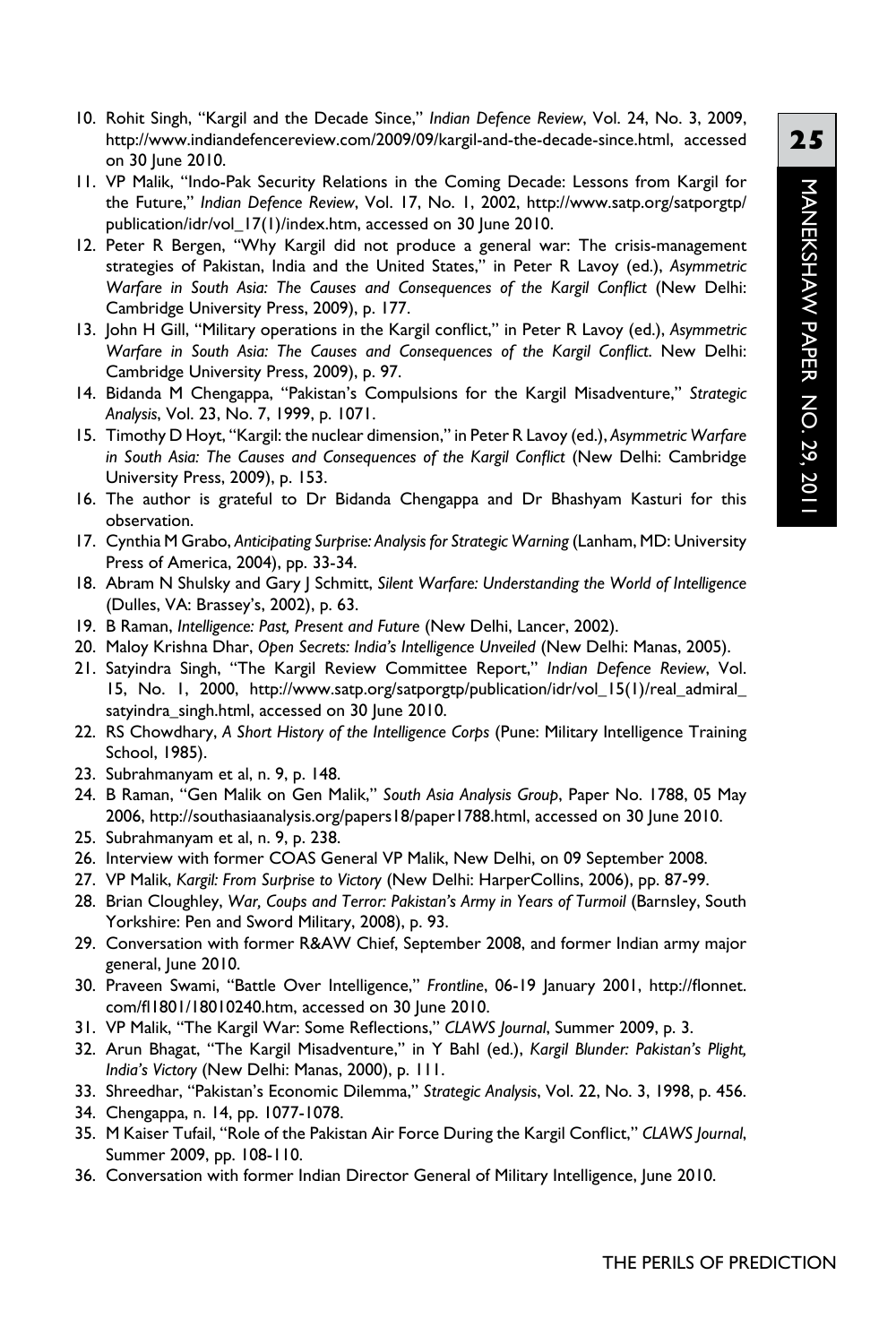- 37. Bharat Bhushan, "In the 'Enemy Country'," in *Guns and Yellow Roses: Essays on the Kargil War* (New Delhi: HarperCollins, 1999), pp. 102-103.
- 38. What resulted was 'groupthink'. Uri Bar-Joseph and Jack S Levy, "Conscious Action and Intelligence Failure," *Political Science Quarterly*, Vol. 24, No. 3, 2009, pp. 467-468.
- 39. Ashok Kalyan Verma, *Kargil: Blood on the Snow* (New Delhi: Manohar, 2002), p. 110.
- 40. Khan et al, n. 8, p. 89.
- 41. John G Heidenrich, "The Intelligence Community's Neglect of Strategic Intelligence," *Studies in Intelligence*, Vol. 51, No. 2, 2007, https://www.cia.gov/library/center-for-thestudy-of-intelligence/csi-publications/csi-studies/index.html, accessed on 30 June 2010.
- 42. B Raman, "Was There an Intelligence Failure?," *Frontline*, 30 July 1999, http://flonnet.com/ fl1615/16151170.htm, accessed on 30 June 2010.
- 43. Praveen Swami, "The Ghosts of Kargil," *Frontline*, 06-19 May 2006, http://www.hinduonnet. com/fline/fl2309/stories/20060519004302300.htm, accessed on 30 June 2010.
- 44. Subrahmanyam et al, n. 9, pp. 132-133.
- 45. Ibid., p. 128.
- 46. Praveen Swami, *The Kargil War* (New Delhi: LeftWord Books, 2005), pp. 44-50.
- 47. Gaurav Sawant, *Dateline Kargil: A Correspondent's Nine-Week Account from the Battlefront* (New Delhi: Macmillan India, 2000), p. 88.
- 48. Bloeria, n. 6, p. 142.
- 49. Praveen Swami, "The Kargil War: Preliminary Explorations," *Faultlines*, No. 2, August 1999, pp. 42-43.
- 50. Moti Dar, "Blundering Through," in *Guns and Yellow Roses: Essays on the Kargil War* (New Delhi: HarperCollins, 1999), p. 178.
- 51. Rahul Bedi, "A Dismal Failure," in *Guns and Yellow Roses: Essays on the Kargil War* (New Delhi: HarperCollins, 1999), p. 141.
- 52. Richard L Russell, *Sharpening Strategic Intelligence: Why the CIA gets it wrong and what needs to be done to get it right* (New York: Cambridge University Press, 2007), p. 43.
- 53. Shalini Chawla, "Pakistan's Strategy of Covert War," *CLAWS Journal*, Winter 2008, p. 97.
- 54. Mohammad Yousaf and Mark Adkin, *Afghanistan: The Bear Trap* (Barnsley, South Yorkshire: Pen & Sword, 1992), p. 77.
- 55. Steve Coll, *Ghost Wars: The Secret History of the CIA, Afghanistan and Bin Laden From the Soviet Invasion to 10 September 2001* (London: Penguin, 2004), pp. 132-134.
- 56. Interview with Maj Gen Afsir Karim (Retd), New Delhi, on 02 July 2008. Gen Karim served in Kashmir during the 1980s and authored a landmark study of the thenincipient rebellion, which was later published as 'Operation Topac'. He stated in an email, dated 22 July 2010, that ISI operations in Afghanistan were briefly touched upon in his study.
- 57. Milt Bearden and James Risen, *The Main Enemy: The Inside Story of the CIA's Final Showdown with the KGB* (New York: Random House, 2004), p. 353.
- 58. Verma, n. 39, p. 62.
- 59. *Indian Defence Review*, "Operation Topac: The Kashmir Imbroglio," http://www. indiandefencereview.com/2007/11/op-topac-the-kashmir-imbroglio.html, accessed on 30 June 2010.
- 60. Ahmed Rashid, *Descent into Chaos: How the war against Islamic extremism is being lost in Pakistan, Afghanistan and Central Asia* (London: Penguin, 2008), p. 112.
- 61. Praveen Swami, "Covert Contestation," *Frontline*, 10-23 September 2005, http://www. hinduonnet.com/fline/fl2219/stories/20050923004503000.htm, accessed on 30 June 2010.
- 62. Yousaf and Adkin, n. 54, pp. 224-231.
- 63. Gill, n. 13, pp. 97-98.
- 64. The most notable example being a prolonged firefight in the Kashmiri town of Charar-e-Sharif in May 1995.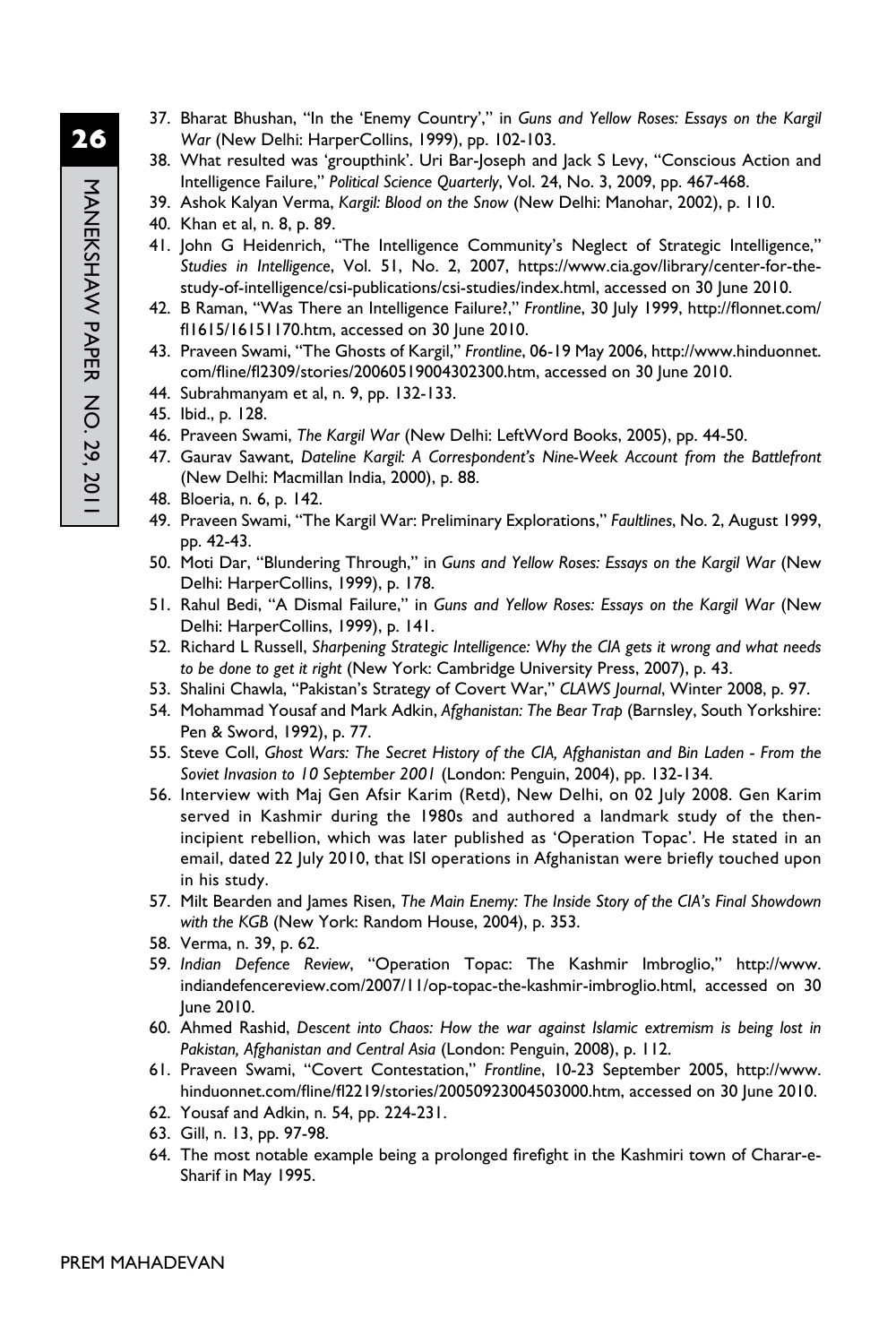- 65. Vinod Anand, "India's Military Response to the Kargil Aggression," *Strategic Analysis*, Vol. 23, No. 7, 1999, p. 1055.
- 66. Rajesh Rajagopalan, *Fighting Like a Guerrilla: The Indian Army and Counterinsurgency* (New Delhi: Routledge, 2008), pp. 158-159.
- 67. Bhaskar Sarkar, *Kargil War: Past, Present and Future* (New Delhi: Lancer, 1999), p. 69.
- 68. VK Singh, *India's External Intelligence: Secrets of Research and Analysis Wing (RAW)* (New Delhi: Manas, 2007).
- 69. NB Singh, "Air Campaign," in Y Bahl (ed.), *Kargil Blunder: Pakistan's Plight, India's Victory* (New Delhi: Manas, 2000), pp. 161-163.
- 70. Marcus P. Acosta, "The Kargil Conflict: Waging War in the Himalayas," *Small Wars & Insurgencies*, Vol. 18, No. 3, 2007, pp. 409-410.
- 71. Timothy D Hoyt, "Lessons from Kargil A US Perspective," *Bharat-Rakshak Monitor*, Vol. 2, No. 2, 1999, http://www.bharat-rakshak.com/MONITOR/ISSUE2-2/hoyt.html, accessed on 30 June 2010.
- 72. Javed Nasir, "Calling the Indian Army Chief's Bluff," *Defence Journal*, February-March 1999, http://www.defencejournal.com/feb-mar99/chief-bluff.htm, accessed on 04 July 2010; and Shaukat Qadir, "An analysis of the Kargil Conflict 1999," *RUSI Journal*, Vol. 147, No. 2, April 2002, p. 26.
- 73. Peter R Lavoy, "Introduction: The importance of the Kargil conflict," in Peter R Lavoy (ed.), *Asymmetric Warfare in South Asia: The Causes and Consequences of the Kargil Conflict* (New Delhi: Cambridge University Press, 2009), p. 9.
- 74. Lt Gen Mehmud Ahmad, quoted in Tufail, n. 25, p. 104.
- 75. Shahid M Amin, *Pakistan's Foreign Policy: A Reappraisal* (Karachi: Oxford University Press, 2005), p. 269.
- 76. Hamid Hussain, "Martial Mind: Pakistan Officer Corps Thought Process about Defence," *Defence Journal*, July 2002, http://www.defencejournal.com/2002/july/martial.htm, accessed on 30 June 2010.
- 77. AR Siddiqi, *The Military in Pakistan: Image and Reality* (Lahore, Vanguard: 1996), p. 233.
- 78. Shuja Nawaz, *Crossed Swords: Pakistan, its Army, and the Wars Within* (Oxford: Oxford University Press, 2008), p. 510.
- 79. Ibid.
- 80. C Christine Fair, "Militants in the Kargil conflict: myths, realities, and impacts," in Peter R Lavoy (ed.), *Asymmetric Warfare in South Asia: The Causes and Consequences of the Kargil Conflict* (New Delhi: Cambridge University Press, 2009), p. 249.
- 81. Jaideep E Menon, "Kargil Internationalises the Pakistan Problem," *Bharat-Rakshak Monitor*, Vol. 2, No. 2, 1999, http://www.bharat-rakshak.com/MONITOR/ISSUE2-2/menon.html, accessed on 30 June 2010.
- 82. Robert Mandel, "On Estimating Post-Cold War Enemy Intentions," *Intelligence and National Security*, Vol. 24, No. 2, 2009, p. 201.
- 83. Lauren Witlen, "Of Note: Mirror-Imaging and Its Dangers," *SAIS Review*, Vol. 28, No. 1, 2008, p. 89.
- 84. Masahiko Kobayashi, *US Intelligence Failures in the Pearl Harbor Attack: Lessons for Intelligence* (MA Dissertation: Tufts University, 2005), p. 29.
- 85. John Hughes-Wilson, *Military Intelligence Blunders* (London: Constable, 1999), p. 64.
- 86. Ralph K White, "Empathy as an Intelligence Tool," *International Journal of Intelligence and CounterIntelligence*, Vol. 1, No. 1, 1986, p. 63.
- 87. Roberta Wohlstetter, *Cuba and Pearl Harbour: Hindsight and Foresight* (Santa Monica, CA: RAND Corporation, 1965), pp. 26-27.
- 88. Jack Davis, "Why Bad Things Happen to Good Analysts," in Roger Z Geroge and James B Bruce (eds.), *Analysing Intelligence: Origins, Obstacles, and Innovations* (Washington, D.C.: Georgetown University Press), p. 162.